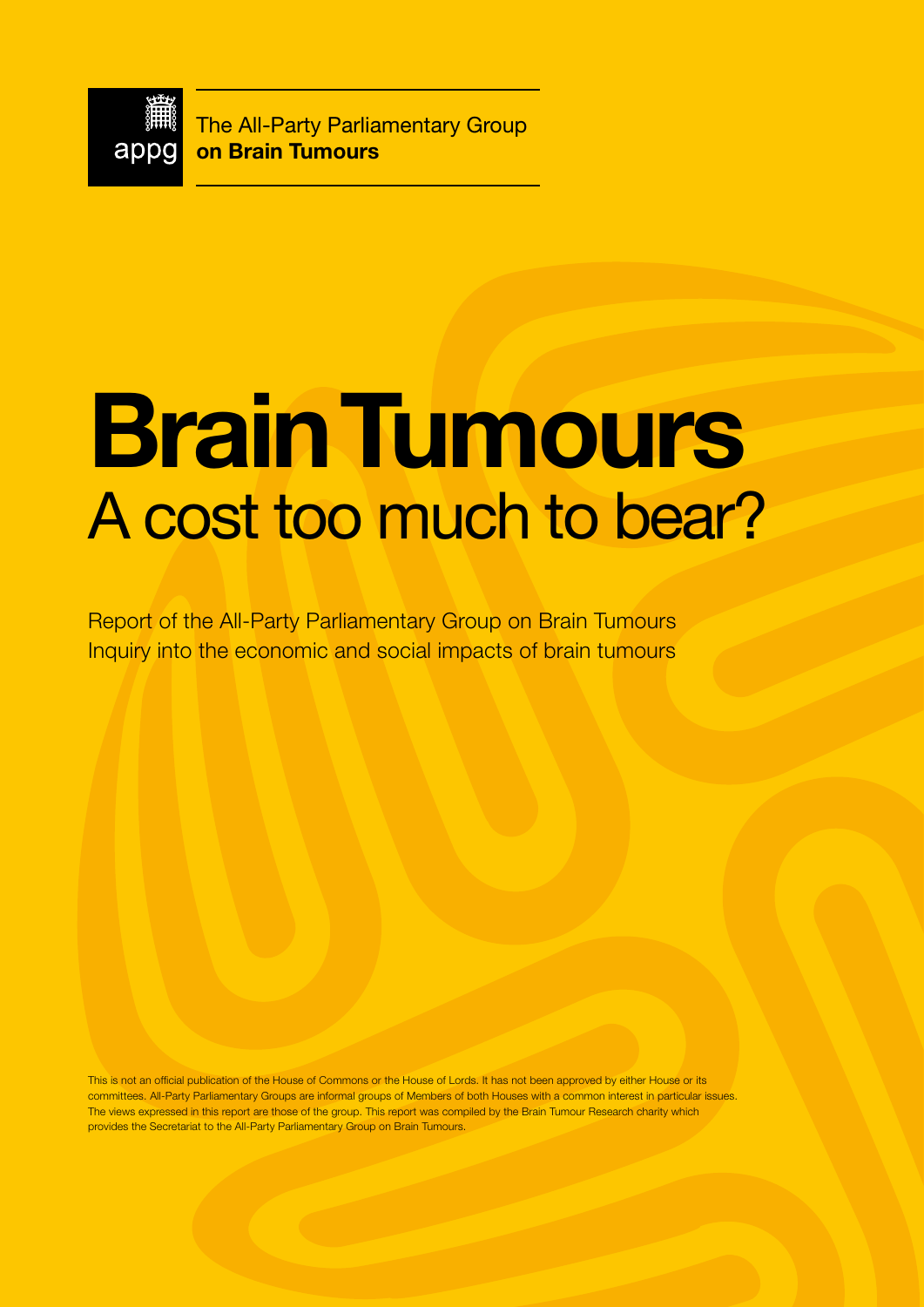# **All-Party Parliamentary Group on Brain Tumours**

The All-Party Parliamentary Group on Brain Tumours (APPGBT) was established in 2005 by the Right Honourable John Bercow MP, supported by Ali's Dream and The United Brain Tumour Campaign (founding members of Brain Tumour Research). The APPGBT aims to raise awareness of the issues facing the brain tumour community in order to improve research, diagnosis, information, support, treatment and care outcomes.

Since 2005, MPs and Peers from across the political spectrum have worked together in supporting the brain tumour community including researchers, clinicians and most importantly, patients and their families.

### APPGBT Membership:

- **Derek Thomas MP**—Chair
- **Alistair Carmichael MP**—Vice Chair
- **Kevin Brennan MP**—Vice Chair
- **Jim Shannon MP**—Vice Chair
- **Pauline Latham MP-Vice Chair**
- **Lord Carlile of Berriew**—Vice Chair
- **Baroness Masham of Ilton**—Vice Chair



#### **Secretariat**:

The Brain Tumour Research charity, supported by The Brain Tumour Charity and PB Consulting, provides the Secretariat for the APPGBT.

Brain Tumour Research exists to raise the awareness of and grow the funding for scientific research into brain tumours and improve outcomes for brain tumour patients. It is the only national charity in the UK dedicated to funding continuous and sustainable scientific research into brain tumours. It is a leading voice in this country calling for greater support and action for research into brain tumours.

Brain Tumour Research supports one of the UK's largest collaborative groups of laboratory-based scientists progressing world-class research into brain tumours, working tirelessly to glean new layers of understanding about this disease.

### **Report Authors:**

Nicholas Perkins—Campaigns Officer, Brain Tumour Research Erika Murigi—Head of Public Affairs and Campaigning, Brain Tumour Research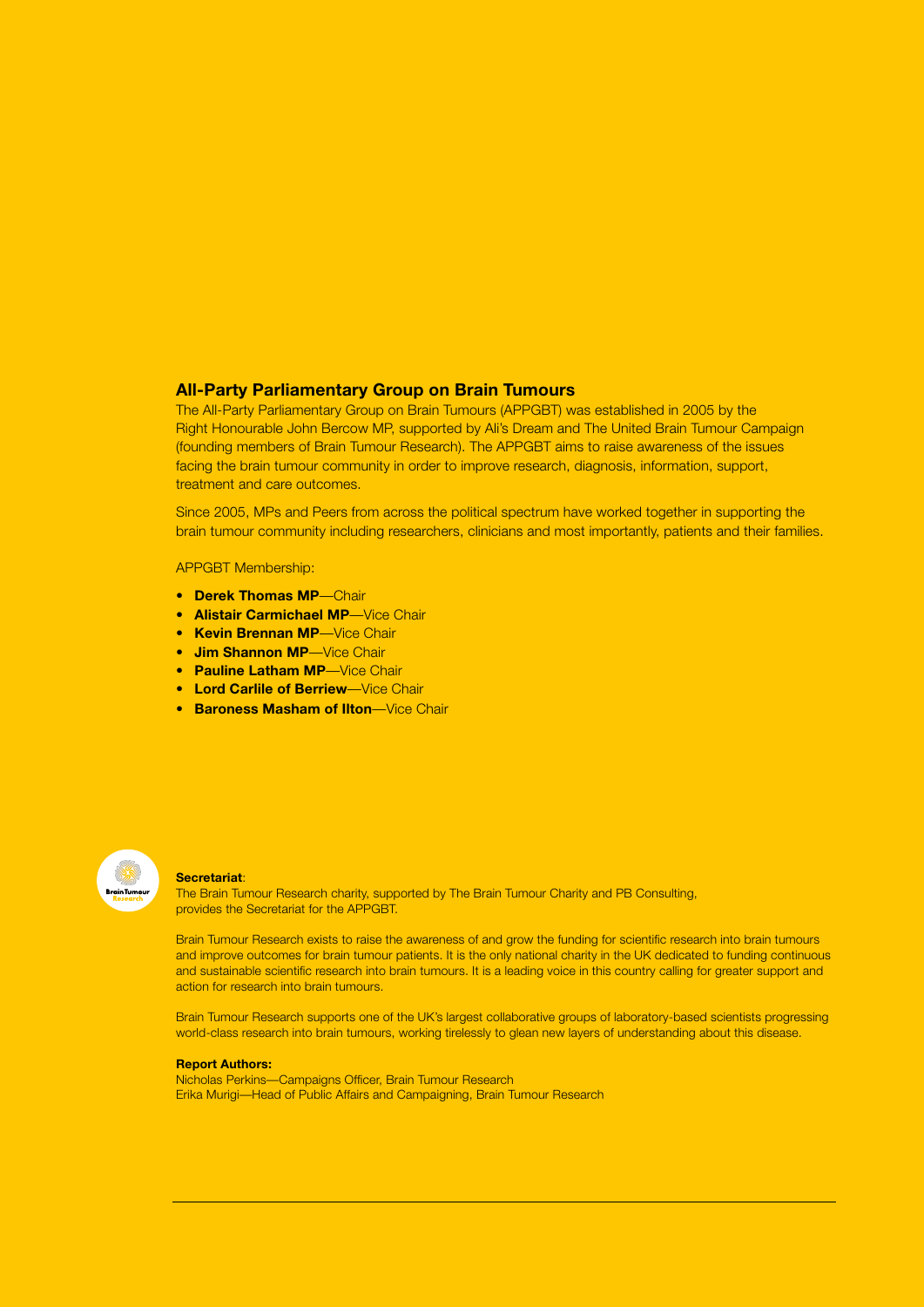# **Contents**

| <b>Foreword from Derek Thomas MP</b>        | 5  |
|---------------------------------------------|----|
| <b>Executive Summary</b>                    | 6  |
| <b>Recommendations</b>                      | 7  |
| <b>Loss of Income</b>                       | 9  |
| <b>Financial and Self-Funded Costs</b>      | 10 |
| <b>Home and Caregiving</b>                  | 12 |
| <b>Transportation</b>                       | 13 |
| <b>Public and Direct Medical Costs</b>      | 15 |
| <b>Children, Teenagers and Young Adults</b> | 18 |
| <b>Clinical Trials and Data</b>             | 21 |
| <b>Appendix 1:</b>                          | 24 |
| Inquiry Terms of Reference and Methodology  |    |
| <b>Appendix 2:</b>                          | 25 |
| List of Inquiry witnesses                   |    |
| <b>Appendix 3:</b>                          | 26 |
| Literature Review and References            |    |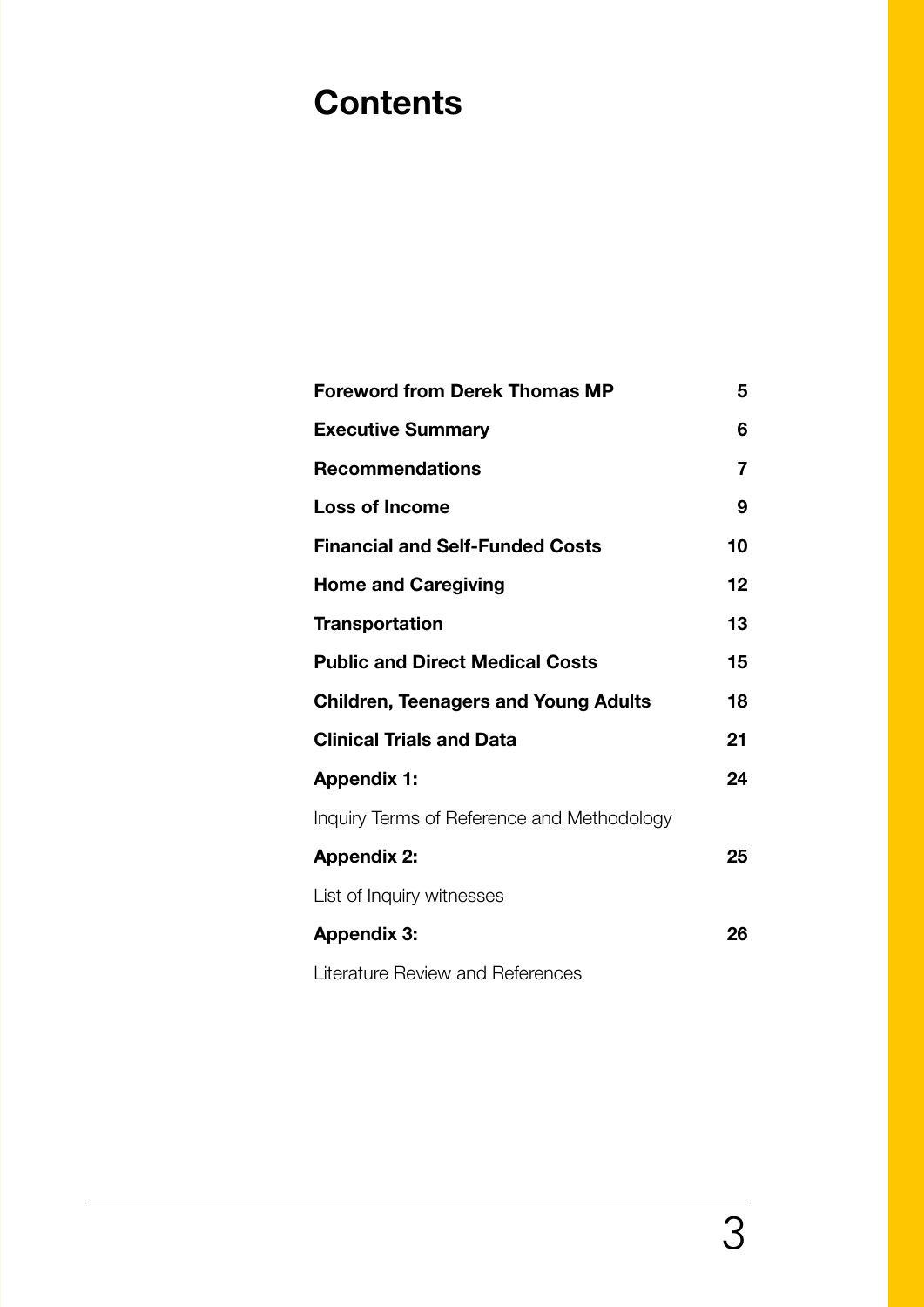

*"Alexander was studying for his A levels when he was among a small group of students invited to take part in a Government focus group, speaking about their experience of policing in south London. He was vocal and charismatic and was invited to feedback directly to the then Home Secretary, Theresa May. Then came a dramatic invitation for my son to address the 2014 Conservative Party Conference. I almost burst with pride watching my son address the leaders of our country, an 18-year-old black boy who had yet to vote was contributing to a review of national policing policy.*

*"I know his friends have half-joked that he could have been the first black Prime Minister. It almost*  felt like it that day. Alexander's talk was of being *a lawyer, a journalist, or a politician. He had the world at his feet.*

*"It is this sense of crushing loss, this waste of potential that haunts my days. He did so much but could have done so much more. When Alexander was diagnosed with a Glioblastoma in March 2016, I did everything I could but I couldn't save my son and he died in June 2017.*

*"Our tragedy is a wider tragedy also, as society needs men like my son, Alexander.*

*"I was angry and full of what-ifs but we have his poetry, his humanity and his spirit as his legacy. We didn't discuss his mortality, he didn't leave us letters but he left us his prose and that comforts me. A book of his work was published a year on from his death and he would have been proud of that."*

# Joanna Brown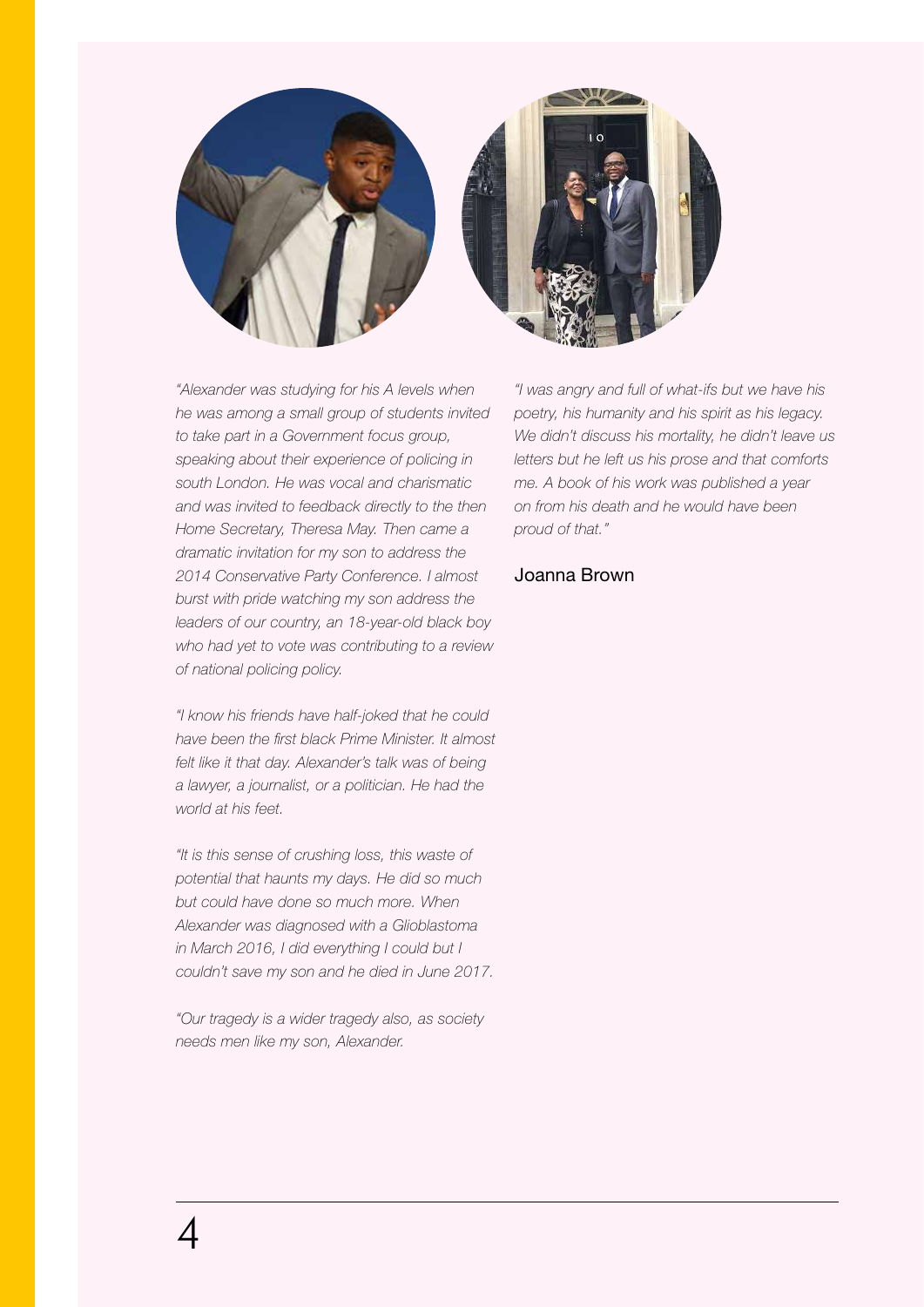# **Foreword**

# **from Derek Thomas MP** Chair of the APPG on Brain Tumours

I first became aware of the devastation caused by brain tumours after Sue Farrington Smith, Chief Executive of Brain Tumour Research, brought the issue to my attention when I was a prospective MP. Joining the All-Party Parliamentary Group on Brain Tumours (APPGBT) was one of the first things I did after being elected to Parliament in 2015. It was with great interest that I watched the Petitions Committee respond to a petition with 120,129 signatories, calling for an increase in national funding for research into brain tumours. The subsequent Westminster Hall debate took place and a Task & Finish Group was established.

Throughout all of these pivotal developments, I have been continually inspired by the campaigning of the brain tumour community and was delighted to take up the position of Chair of the APPGBT in 2017. Following the publication of the Task & Finish Group's report in early 2018, the Government announced it would allocate £20 million for research into brain tumours and this was boosted by a pledge of £25 million from Cancer Research UK. After the death of Dame Tessa Jowell from a brain tumour and the establishment of The Tessa Jowell Brain Cancer Mission, the Government allocated a further £20 million. The provision of £65 million heralds a massive shift in focus towards brain tumours.

Of course, the funding is extremely welcome, especially considering the historic underfunding of research into brain tumours, which has received just 1% of the national spend on cancer research since records began. However, this report details the very high ongoing costs of brain tumours so I would encourage the Government to find additional ways to minimise these costs—through a combination of further research funding, earlier diagnosis, additional benefits, and improved post-treatment support for brain tumour patients and their families.

Brain tumours kill more children and adults under the age of 40 than any other cancer. The brain is the most important part of our body, the organ which generates our memories and emotions, as well as containing our skills and expertise. Therefore, cancer of the brain is uniquely destructive. The changes a brain tumour can cause in cognition, behaviour and personality result in high costs, both economic and social, which are borne by individuals, the health system and the wider public purse.

My thanks to all my fellow Inquiry panellists, to the team at Brain Tumour Research for organising the Inquiry and collating evidence and to those professionals, experts and policy makers who gave written or oral evidence.

In particular, my most heartfelt thanks go to all of the brain tumour patients, their families and those who have lost someone to this devastating disease for submitting their story via the Inquiry's web forum, through oral evidence sessions or by completing surveys—your submissions guided this Inquiry. I imagine that recalling the details of what must have been an extremely difficult time in your lives, and for many continues to be a stressful time, was both mentally and emotionally draining. Please rest assured that your evidence has strengthened the findings of this Inquiry immeasurably. Over the coming months and years, we will use the results of this Inquiry to keep brain tumours on the political agenda and improve outcomes for brain tumour patients.

I do hope you find the report and the findings of this Inquiry as informative as I have.

Derek Thomas MP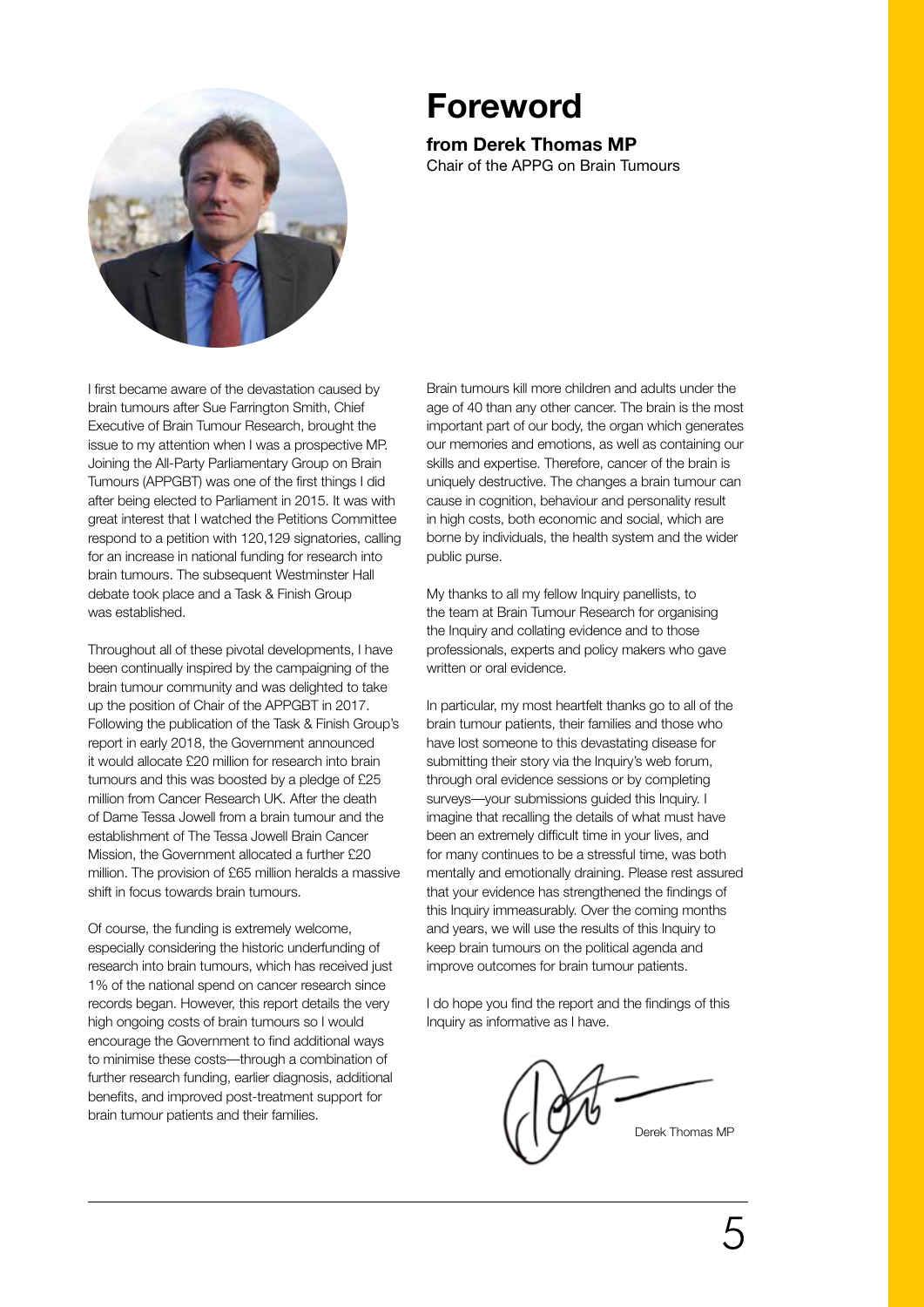# **Executive Summary**

Brain tumours are the biggest cancer killer of children across the UK<sup>1</sup>. This terrible disease continues to kill young adults and is also the biggest cancer killer of under 40s<sup>2</sup>. Around 3,800 people die from brain cancers across England and Wales each year<sup>3</sup>. The disease is responsible for 2.6% of all cancer deaths in England and Wales<sup>4</sup>, with an almost identical percentage in both Scotland<sup>5</sup> and Northern Ireland<sup>6</sup>.

The All-Party Parliamentary Group on Brain Tumours (APPGBT) and the brain tumour community know that having a brain tumour is a devastating and costly business for the patient and everyone around them.

As these costs are unfair and often invisible, the APPGBT wanted to take steps to highlight and address them.

Therefore, the APPGBT launched an Inquiry into the economic and social impacts of brain tumours to understand better the true cost of what it means to be living with a brain tumour in the UK for patients and their families as well as the wider society, from the appearance of symptoms right through to treatment and beyond.

This report concludes this Inquiry, the first-ever undertaken by the APPGBT. It details the costs of brain tumours, including those incurred by both patients and the wider society. It also makes recommendations as to how best to mitigate these costs.

The body of this report goes into detail about the Inquiry's findings. A broad summary of these are listed below:

- The costs of a brain tumour are borne by patients, their families, and the wider society. The incapacitating nature of a brain tumour, a cancer of the body's most important organ, can see patients faced with an immediate financial burden and the severity of this disease all too often means that people contribute less to the economy and society at large.
- The costs faced by brain tumour patients are varied, ranging from loss of income through to higher domestic bills and costly home modifications. The Inquiry took evidence that the average household affected by a brain tumour will be financially worse

 off by £14,783 per year versus £6,840 for all cancers<sup>7</sup>. Additionally, patients are required to surrender their driving licence, leading to a loss of independence.

- The costs of brain tumours to the wider economy manifest themselves as high costs for the NHS during treatment and rehabilitation, loss of tax revenue, and the costs of supporting brain tumour patients and their families via the benefits system. The economic costs of brain tumours among working age people have been estimated at £578 million per annum, ranking the third highest amongst more common cancers behind lung (£1.2 billion) and breast (£635 million)<sup>8</sup>.
- The experience of children, teenager and young adult (CTYA) patients is dismaying. CTYA brain tumour patients suffer less economic detriment because they are financially dependent on their parents or guardians but will experience more 'social' issues as this disease affects them at an important stage of their development and they will have to bear its burden for the rest of their lives.
- The root cause of these high costs is that no significant scientific breakthroughs have occurred in the brain tumour sphere for decades. The limited treatments that are available, at best, extend life and do little to ameliorate the debilitating effects of a brain tumour.

Based on these findings, the report also makes some recommendations. Whilst some of these suggest immediate reforms to reduce costs, particularly for patients, many suggest changes required to facilitate a longer-term improvement in outcomes for patients. These include a need to stimulate further research funding and improve early diagnosis rates. If brain tumours continue to be diagnosed late, with few treatment options and no sign of a cure then the economic and social costs of brain tumours will always be unnecessarily burdensome.

The topics raised in this report will be used to guide and inform the future work of the APPGBT. Working with key decision-makers, the APPGBT will continue to strive to improve outcomes for brain tumour patients and their families and facilitate the implementation of these recommendations.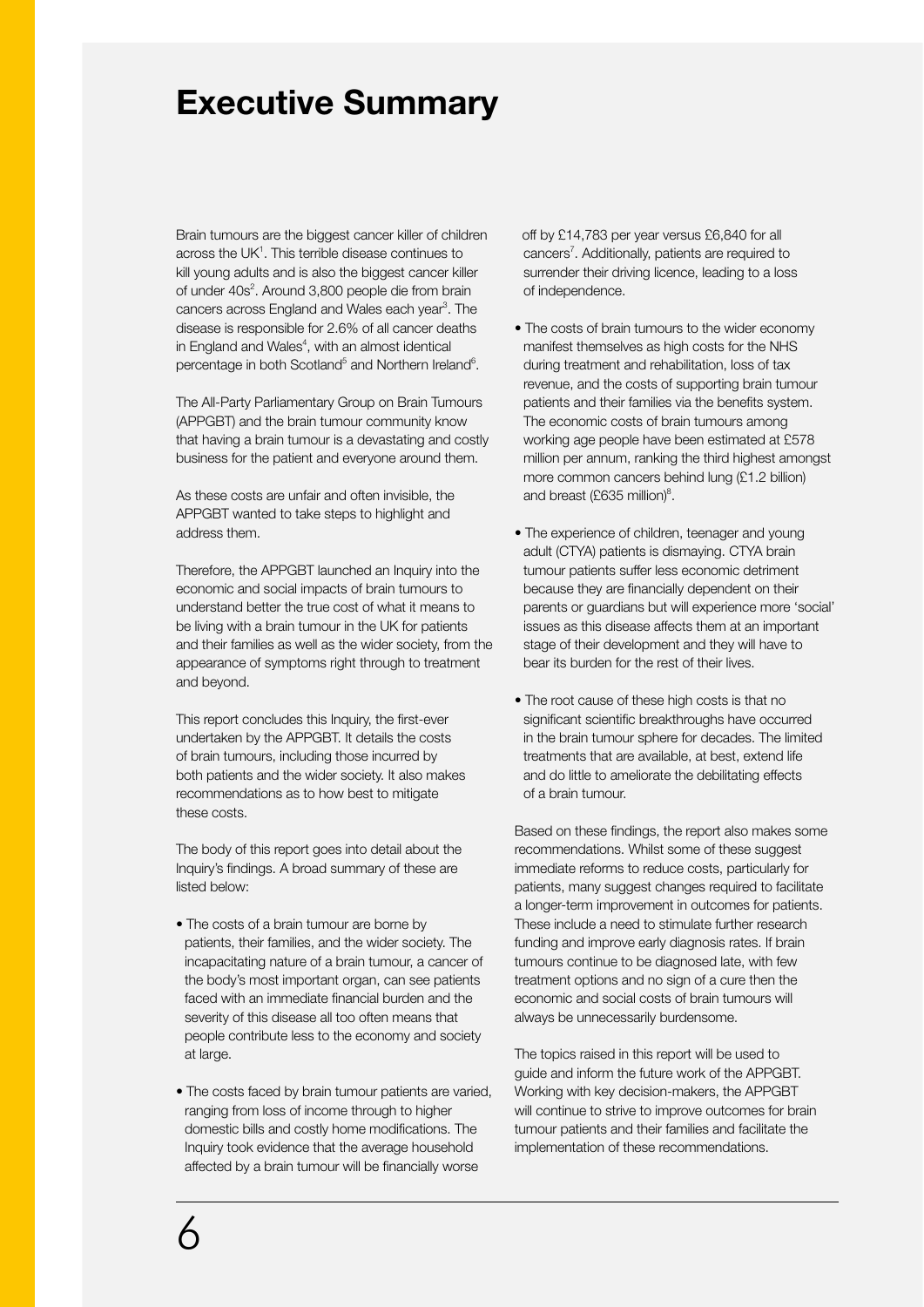# **Recommendations**

# **Reduce the financial burden for brain tumour patients and their families**

- Give back quality of life to brain tumour patients and their families, offsetting a loss in income by giving them and their carers additional benefits.
- Ensure full implementation of The Department of Health and Social Care's 2014 guidance on hospital car parking in England and make sure Trusts are clearly promoting concession schemes for cancer patients, as outlined in Recommendation Six of Listen Up!, the report of the All-Party Parliamentary Group on Children, Teenagers and Young Adults with Cancer<sup>9</sup>.
- Develop a patient-friendly, non means-tested fund from which brain tumour patients can access the subsistence required to travel to and from hospital visits, for example reform the existing Healthcare Travel Costs Scheme along the lines of Scotland's Neonatal Costs Fund.
- Amend existing Personal Independence Payment (PIP) processes to include a tailored assessment with fit-for-purpose questions relevant to neurological disorders, and brain tumours in particular.
- Ensure that brain tumour patients are speedily signposted towards information and advice on how to access relevant benefits at point of diagnosis

# **Ensure a swift return to independence for brain tumour patients**

- Review level of resourcing within the Drivers Medical Group of the DVLA to ensure it is fit-for-purpose and serves the needs of those who are seeking the return of their driving licence after being given medical permission to drive again.
- Ensure implementation of the Recovery Package by 2020, which is currently being rolled out across England, and make it available to all children and young people living with and beyond a brain tumour diagnosis ensuring inclusion of specific services, for example neuro-rehabilitation.

# **Facilitate increased investment for research into brain tumours and increase the number of patients involved in clinical trials**

- Stimulate further investment for research into brain tumours, including for low-grade tumours which people may live with for a long time and for which there can be high ongoing societal costs.
- Bring together relevant parties to review and improve clinical trial design in order to create a sophisticated, efficient clinical trials network.
- Reduce 'red-tape barriers' and reform traditional clinical trial procedures including the liberalisation of rules around clinical trials for less survivable conditions, as has been done internationally, and the use of innovative clinical trials to test different treatments simultaneously.
- Implement a system of data collection for brain tumours which is affordable and longitudinal, allowing researchers to measure patients' outcomes from diagnosis through treatment and rehabilitation.
- Help embed a research culture into clinical practice so that cutting-edge research does not stop at the laboratory bench. Treating brain tumours via more research-orientated care models would ensure better integration of clinical trials and hospital care, which will ultimately improve outcomes for all brain tumour patients.

### **Identify ways to improve patient experience**

- Review and ensure implementation of advanced palliative care planning for brain tumour patients.
- Design a specialist pathway for younger brain tumour patients that ensures consistent care through the CTYA treatment pathway, including provision of neuro-rehabilitation, which is particularly beneficial to younger patients, and which incorporates a staged transition between the ages of 16 to 25 to adult services.
- Implement inclusion of under-16s in the National Cancer Patient Experience Survey in England and the devolved nations.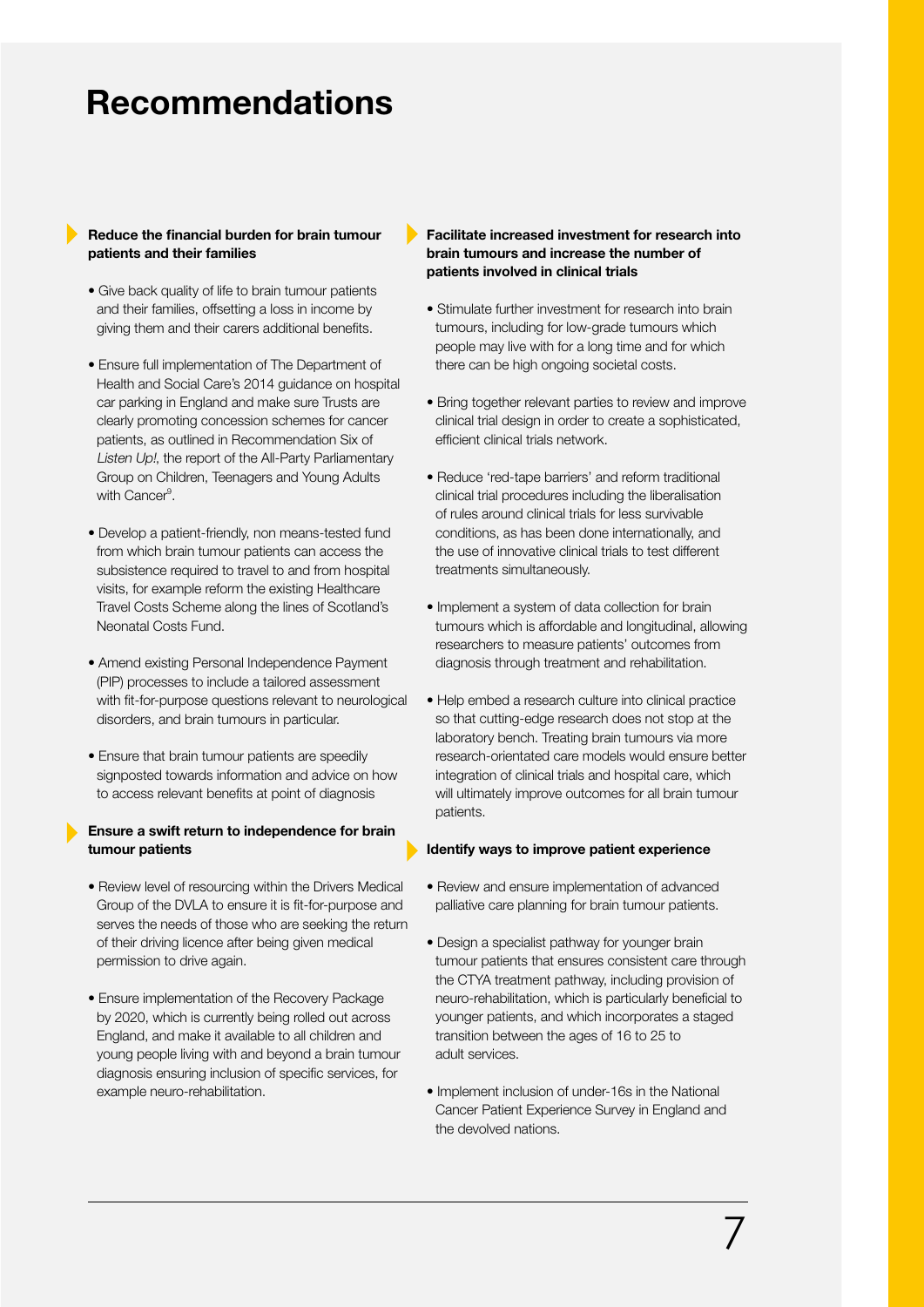

*"The impact of having a brain tumour has been enormous and has cost me tens of thousands in lost income over the 10 years since my diagnosis, aged 29. I went from having an exciting career as a journalist, to having to retrain as a self-employed tree surgeon because no one wants to employ someone with a brain tumour. I then had to pack in that job as my seizures made me unfit to work. After that I worked part-time in HMV and then relied on benefits. Of course, living on benefits doesn't bring in anything like the same money as I earned as a tree surgeon.*

*"It has been a huge struggle to provide for my family and I have had to totally give up my plans of buying a house.*

*"I have had more than 120 cycles of chemotherapy and continue to care for my two 'miracle children' who were born after I was told my chemotherapy treatment would make me infertile. However, I now have to rely on another member of the family being with me or pay to have additional support.*

*"My condition has deteriorated further lately and I haven't been able to work at all for more than a year, being currently reliant on a wheelchair and a mobility scooter to get around. For some months, I have been waiting for a bed* 

*in a specialist hospital to give me neurological physiotherapy as part of my rehabilitation. In the meantime, because I was unable to access my home, I am having to live in sheltered housing alongside old-age pensioners as I couldn't find any suitable housing provision locally for people of my age who have disabilities. It can get quite lonely as I have had to move away from my home town and don't get to see my children or my friends as often as I would like."* 

# Ben Lindon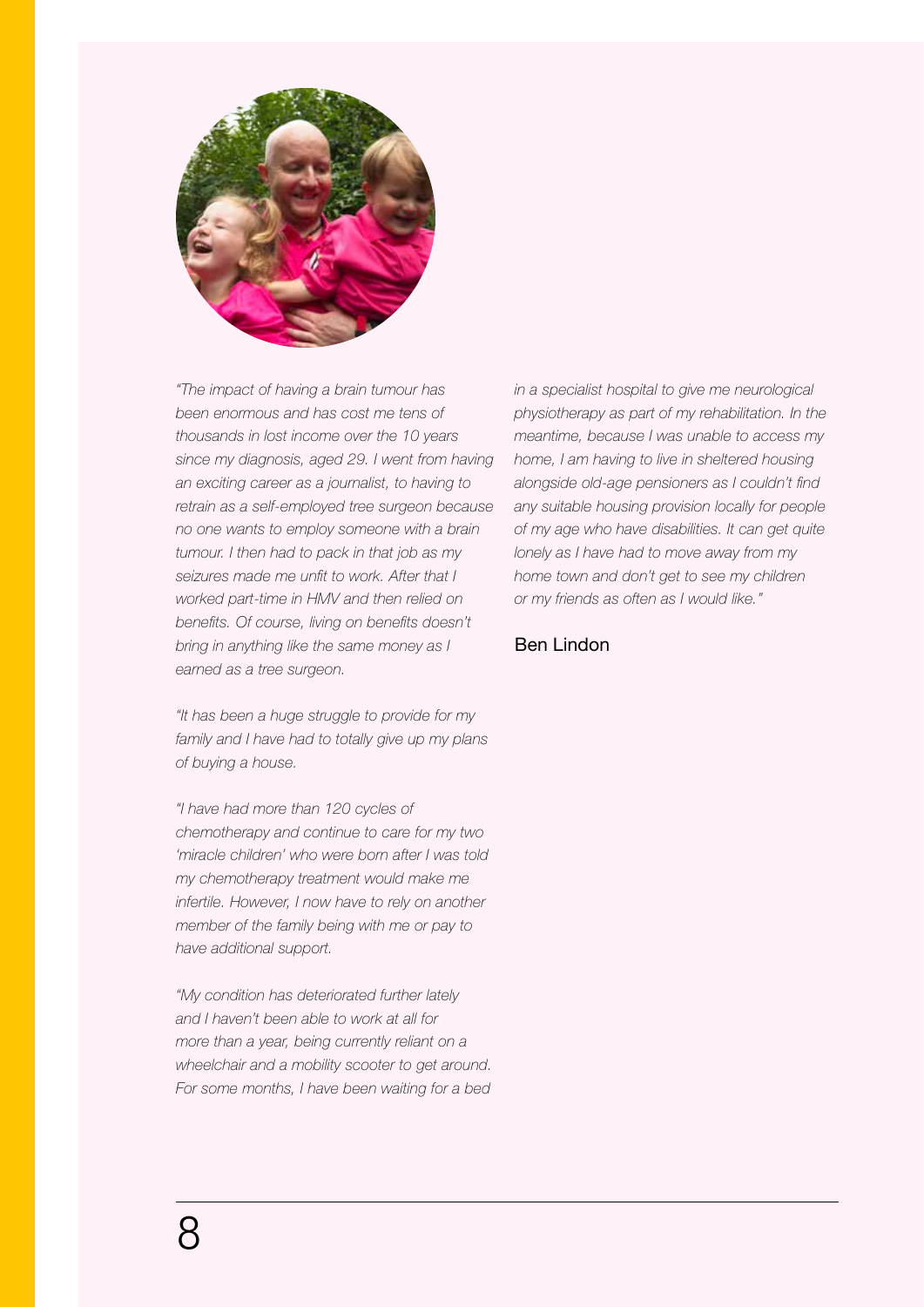# **Loss of Income**

Loss of income due to a brain tumour diagnosis was one of the key themes that emerged from the Inquiry's evidence gathering. The vast majority of submissions from members of the public made mention of this topic, often stating that worries about reduced income were almost as distressing as the disease itself. Respondents also told us how brain tumour patients can miss the social, and less quantifiable, benefits of working, including how employment provides a sense of vocation, greater self-esteem, a sense of purpose and potential and an opportunity to form new social relationships.

Lost income has a severely negative impact on the lives and careers of patients; it also lessens the returns to the public purse in the form of lowered tax revenue and lower productivity (societal costs are explored on page 15). Indeed, it has been calculated that the annual economic cost of brain tumours in people of working age is £578 million, ranking the third highest amongst more common cancers behind lung (£1.2 billion) and breast  $(E635$  million)<sup>10</sup>.

There have been recent surveys of the brain tumour community into the topic of loss of earnings. A survey by Brain Tumour Research revealed that an average household loses an average salary of £15,848 per year and receives benefits on average of £4,767. This results in an average net loss of income of £11,081 per household per year as a result of a brain tumour<sup>11</sup>. Once additional costs of £3,702 are factored in, an average household is £14,783 financially worse off per year.

The Brain Tumour Charity reported that, prior to diagnosis, 41% of households had an income of over £40,000 per annum. This dropped dramatically to only 17% after a brain tumour diagnosis. Its report also demonstrates that brain tumours force too many people into relative poverty – prior to diagnosis only 7% of households had an income of under £10,000, rising to 23% after diagnosis $^{12}$ .

# **Recommendation:**

Give back quality of life to brain tumour patients and their families, offsetting a loss in income by giving them and their carers additional benefits.

*"We lost Andy's income and I put my job in jeopardy by taking so much leave for hospital appointments. Now he's gone, I'm a single mum and no longer employed. I work for myself to support our sons and I have to scrimp and save.*

*"The financial burden is yet another devastating impact of Andy's brain tumour diagnosis and, even 10 months on from his death, it's a constant worry."* 

#### **Gill Graham**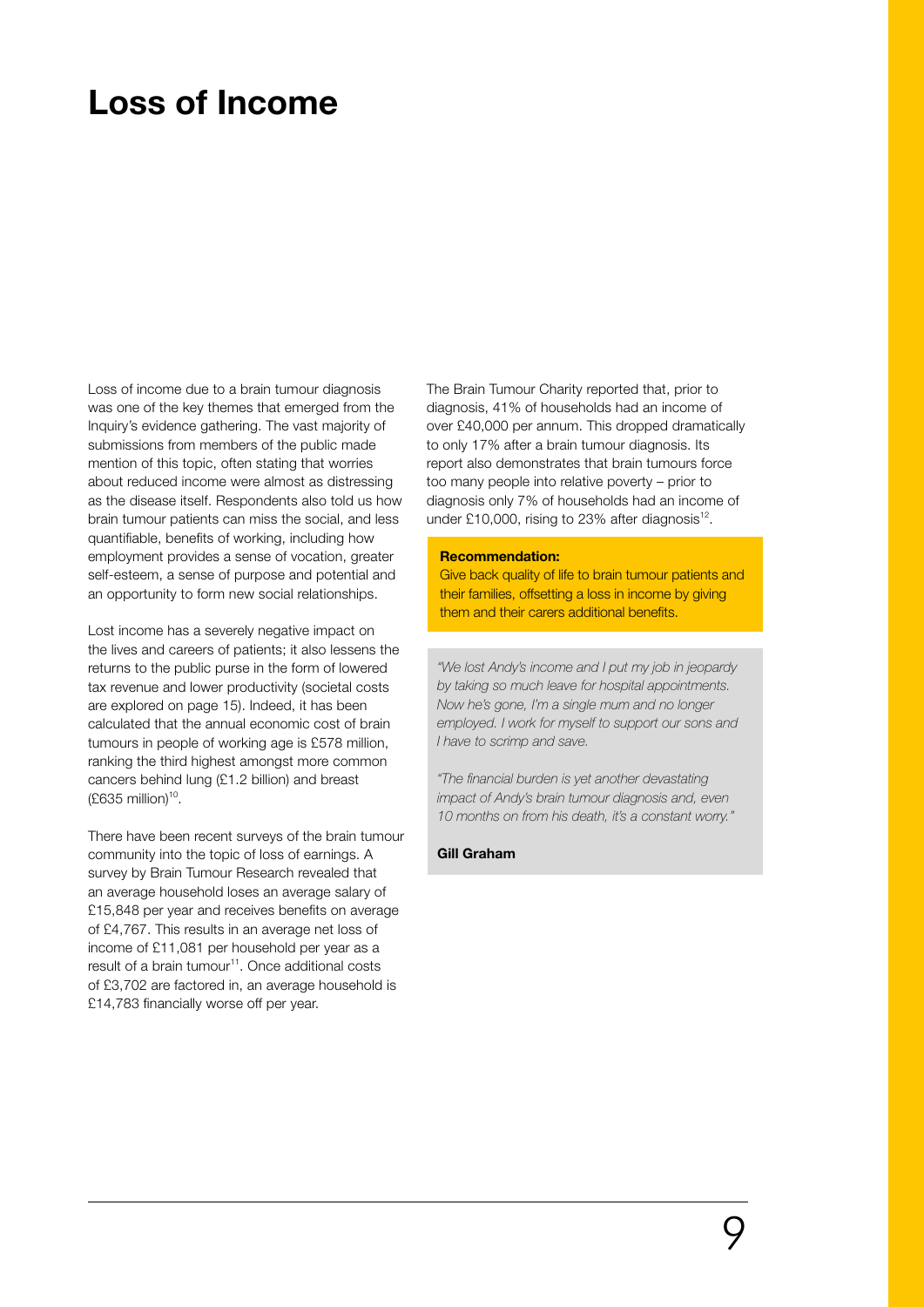# **Financial and Self-Funded Costs**

We have already seen how brain tumours can significantly lower income, but this devastating disease also increases both the frequency and amount of other, less obvious, household outgoings.

For example, families of children affected by brain tumours reported spending an additional £606 per month whilst their child was being treated<sup>13</sup>. The most common additional expenses faced by patients and their families were extra food, new clothing, childcare costs, utilities/ telecoms costs and spending on general consumer goods<sup>14</sup>. Studies have suggested that household expenditure will rise to 20% higher than weekly income<sup>15</sup>. A recent survey conducted by Brain Tumour Research found brain tumour patients face an average of £3,702 per year additional costs<sup>16</sup>.

This financial impact is often long term, with families using savings, selling their homes and becoming indebted<sup>17</sup>.

Patients have also reported increased travel insurance premiums, with an average £400 increase in the travel insurance premiums based on one foreign holiday each year<sup>18</sup>.

Similarly, brain tumour patients may face higher life insurance premiums, or difficulty in obtaining cover. Those with a low-grade tumour will normally struggle to get a life insurance policy for three years after treatment. For high-grade tumours, if life insurance premiums are even offered, then premiums are considerably raised for 10 years after the cessation of treatment $19$ .



*"I hate being in tears a lot of the time as I can barely pay the bills, am in credit card debt, overdrawn on my account, and have to deal with the anxiety that the situation creates."*

### **Heather Taylor Nicholson**

Brain tumour patient and constituent of Derek Thomas MP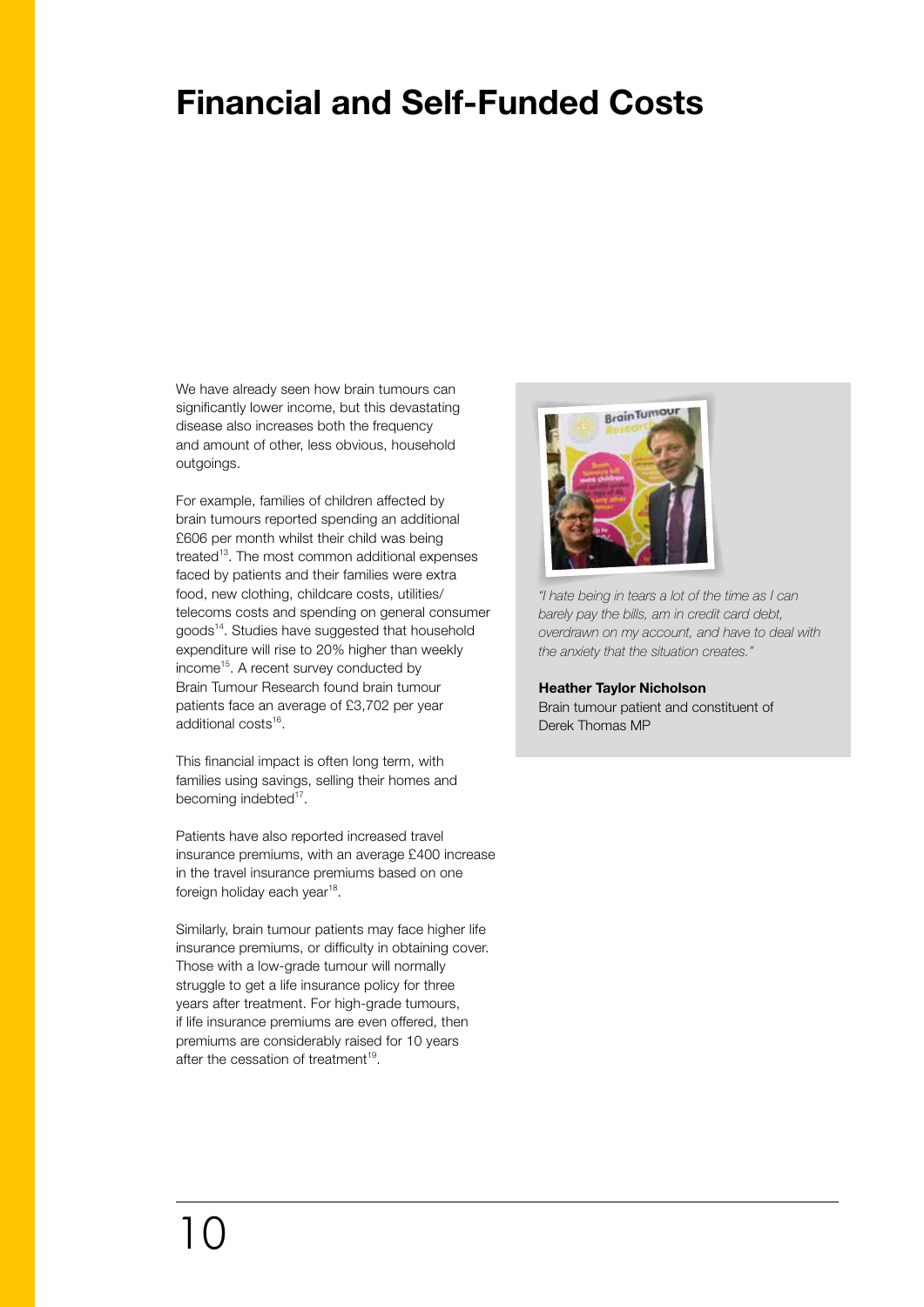

*"My husband Guy had achieved such a lot with his career as a garden designer, medals at all the big shows including Chelsea and Tatton Park, and he had co-authored two books on horticulture with his father. He had just turned 60 when he was diagnosed. Nothing could have prepared us for what was to come, his steady deterioration over nine years and also the upheaval to our domestic arrangements and the financial as well as the practical challenges this brought with it.*

*"We incurred £50,000 in legal costs as we moved house to an area where there was better public transport and accessibility to hospitals. We spent around £10,000 on equipment to help Guy get around, £7,500 to make our home suitable and safe for him, lost £10,000 in deposits for holidays and so on. Fees for carers came to around £5,000 and in order to care for Guy in his last two-and-a-half years, I had to retire early from a well-paid job.*

*"Our social life was hugely curtailed as it became more and more difficult for my husband to get out, especially when he could no longer get in and out of the car. We tried to entertain at home in order to get round this but often found ourselves cancelling as Guy was frequently unwell or too tired for visitors.* 

*"During the last couple of months, it became impossible for me to take any respite at all so I gave up my few hobbies to be with Guy as his mental capacity deteriorated and the world closed in around him. In the end it was too much for him to even understand the TV and, as his caregiver, I was making all the decisions in order to keep all the stress away from him as he simply couldn't cope."*

# Jenny Farthing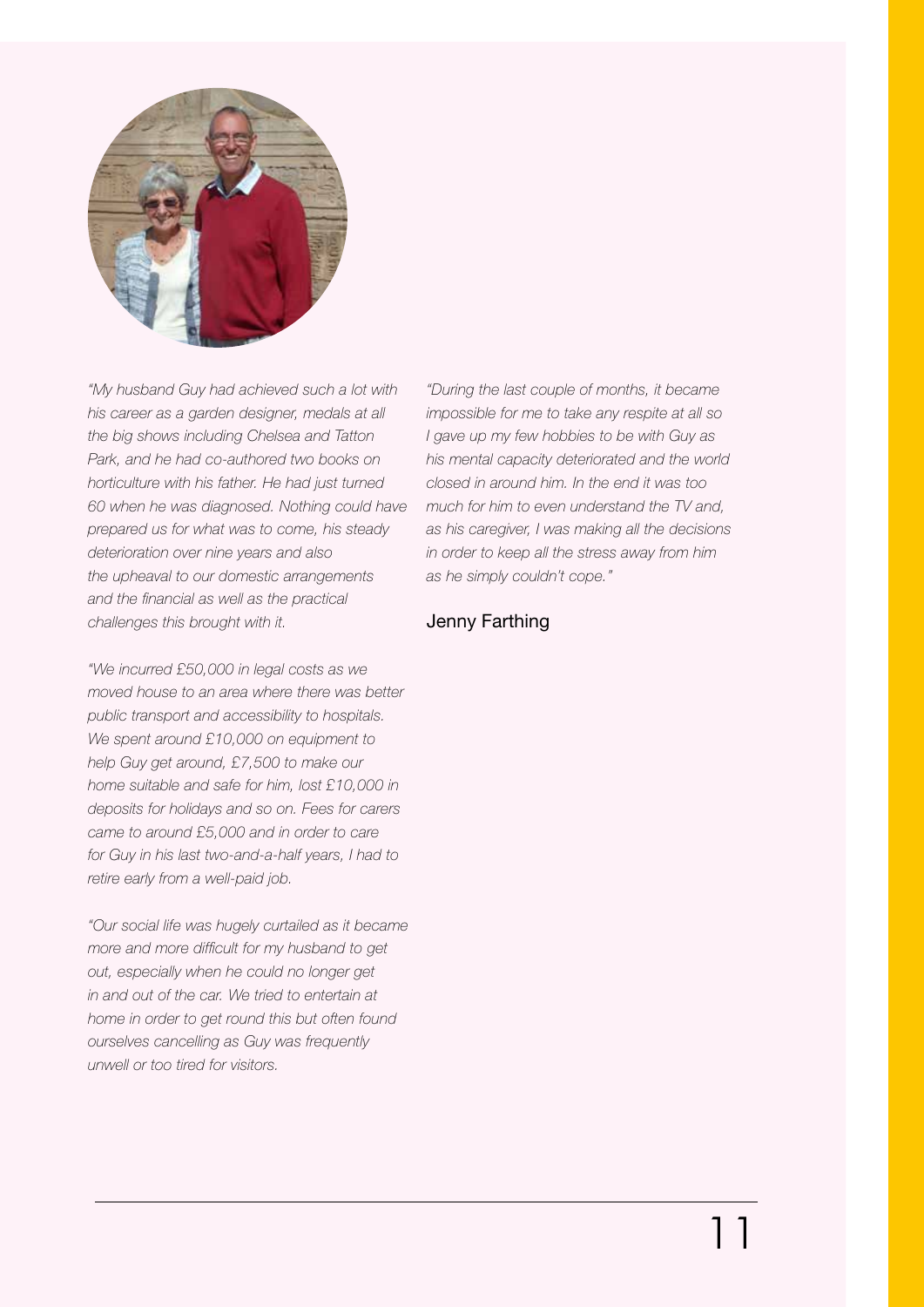# **Home and Caregiving**

Brain tumour patients also face a more expensive homelife, with the majority of patients reporting increased living costs such as higher utility bills, spending more on food and/or the costs of paying for help around the home. For cancer patients this averages an extra £63 per month of spending<sup>20</sup>, but for brain tumour patients this is between £80-£100 per month of spending $2^1$ .

*"Living in the hospital is expensive, especially when you don't drive and can't leave your ill son to pop to the nearest supermarket, so you have to get expensive hospital food. When this goes on for a few months and you still have rent and bills to pay at home you feel lost. Totally."—*Parent of child affected by a brain tumour $^{22}$ 

The severely debilitating nature of brain tumours means that many patients find it necessary to undertake significant renovations to their homes, such as relocating bedrooms and bathrooms and adding ramps to improve home accessibility, at an average cost of close to £7,000, although often much more $23$ .

Within the home is also where some of the most negative social costs of brain tumours manifest themselves, including a strain on familial relationships. The Inquiry took evidence from experts who study carers and family members of brain tumour patients. Dr Alasdair Rooney, a psychiatrist specialising in the mental impacts of brain tumours, reported $^{24}$  that approximately 50% of brain tumour patients experience some degree of personality change and/or cognitive impairment.

#### Dr Rooney said:

*"These difficulties may irreversibly alter the relationship between the patient and their primary carer (who is usually their spouse). Patients may show anger, apathy, disinhibition, emotional instability, difficulty planning, poor multi-tasking, and slowed thinking. Carers may report a sense of total responsibility for looking after their partner, who may no longer be an equal support within the relationship. Having a brain tumour can put a marriage under severe stress."*

Dr Florien Boele, an academic with expertise in family caregiving and quality of life in neurooncology, told the Inquiry<sup>25</sup> that family caregivers often struggle to cope more than patients. She stated that this was a result of a lack of support available for caregivers due to, for example, a lack of specialist nursing staff. Moreover, she noted that in those with high-grade brain tumours, palliative care is often started too late and advanced care planning by the health service is rarely done early in the disease trajectory. Both Dr Boele and Scott Sinclair of Marie Curie told the Inquiry that brain tumour patients are less likely to receive palliative care compared with other cancers.

# **Recommendation:**

Give back quality of life to brain tumour patients and their families, offsetting a loss in income by giving them and their carers additional benefits.

### **Recommendation:**

Review and ensure implementation of advanced palliative care planning for brain tumour patients.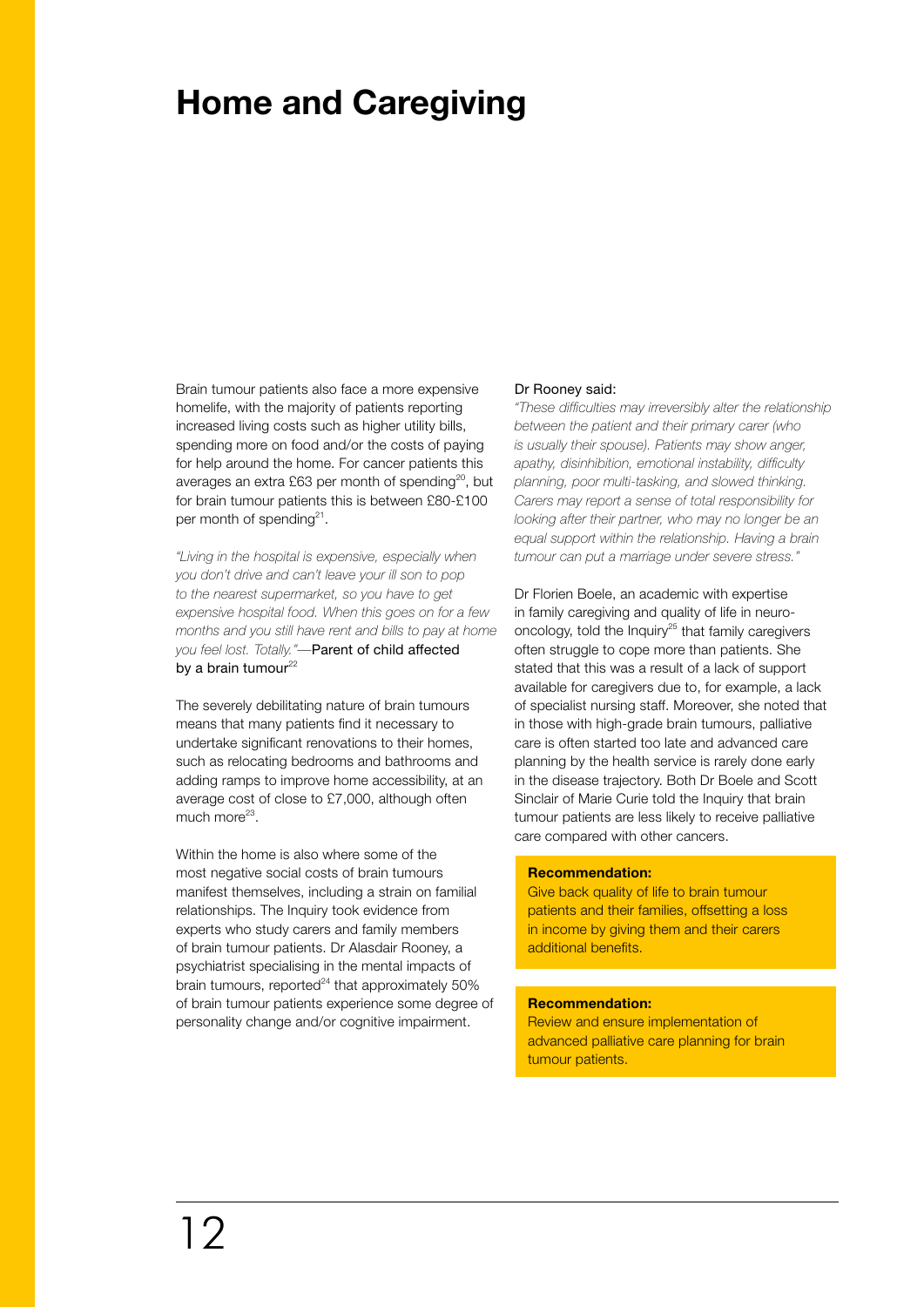# **Transportation**

Costs related to transport were frequently raised across all sources of evidence and comments focused on two distinct areas. The immediate problem for those facing a brain tumour diagnosis is the expense of travelling to and from hospital. In the longer term this is followed by difficulties in travel generally, especially as patients have had to relinquish their driving licence.

Brain tumour patients, in the main, have to attend numerous hospital appointments for diagnosis followed by initial treatment five times per week for at least six weeks for radiotherapy $^{26}$ . In addition, many patients will have to attend hospital for chemotherapy infusions and/or surgery. Treatment can continue, albeit at less intensity, for up to two years<sup>27</sup>. While costs vary across the UK, parking fees at NHS hospitals can reach £10 per day. Including transportation costs, meals and snacks, and accommodation where applicable, travel costs can stand at £1,582 per year<sup>28</sup>.

As new treatments, such as Proton Beam Therapy, become available for brain tumour patients, these will be delivered in centralised hubs, meaning that patients may have to travel even further<sup>29</sup>. Local access to post-treatment services can also be limited because of patients' proximity to regional or national centres. This can result in significant travel demands and costs to access rehabilitation services<sup>30</sup>.

The NHS does operate a 'Healthcare Travel Costs Scheme' to reimburse those receiving various forms of welfare benefits, but this is both underutilised $31$ and prefers patients to use public transport, which is not always possible for patients whose immunity may be compromised as a result of their treatment. Furthermore, many brain tumour patients

can experience severe fatigue, memory problems and epileptic seizures. The Government has also published guidance on NHS parking<sup>32</sup>, which advises local NHS Trusts to offer concessions to those frequently attending outpatient appointments (such as brain tumour patients). However, the consensus is that these concessions are either not available or not promoted by many NHS Trusts<sup>33</sup>.

### **Recommendation**:

Ensure full implementation of The Department of Health and Social Care's 2014 guidance on hospital car parking in England and make sure Trusts are clearly promoting concession schemes for cancer patients, as outlined in Recommendation Six of Listen Up!, the report of the All-Party Parliamentary Group on Children, Teenagers and Young Adults with Cancer.

# **Recommendation**:

Develop a patient-friendly, non means-tested fund from which brain tumour patients can access the subsistence required to travel to and from hospital visits, for example reform the existing Healthcare Travel Costs Scheme along the lines of Scotland's Neonatal Costs Fund.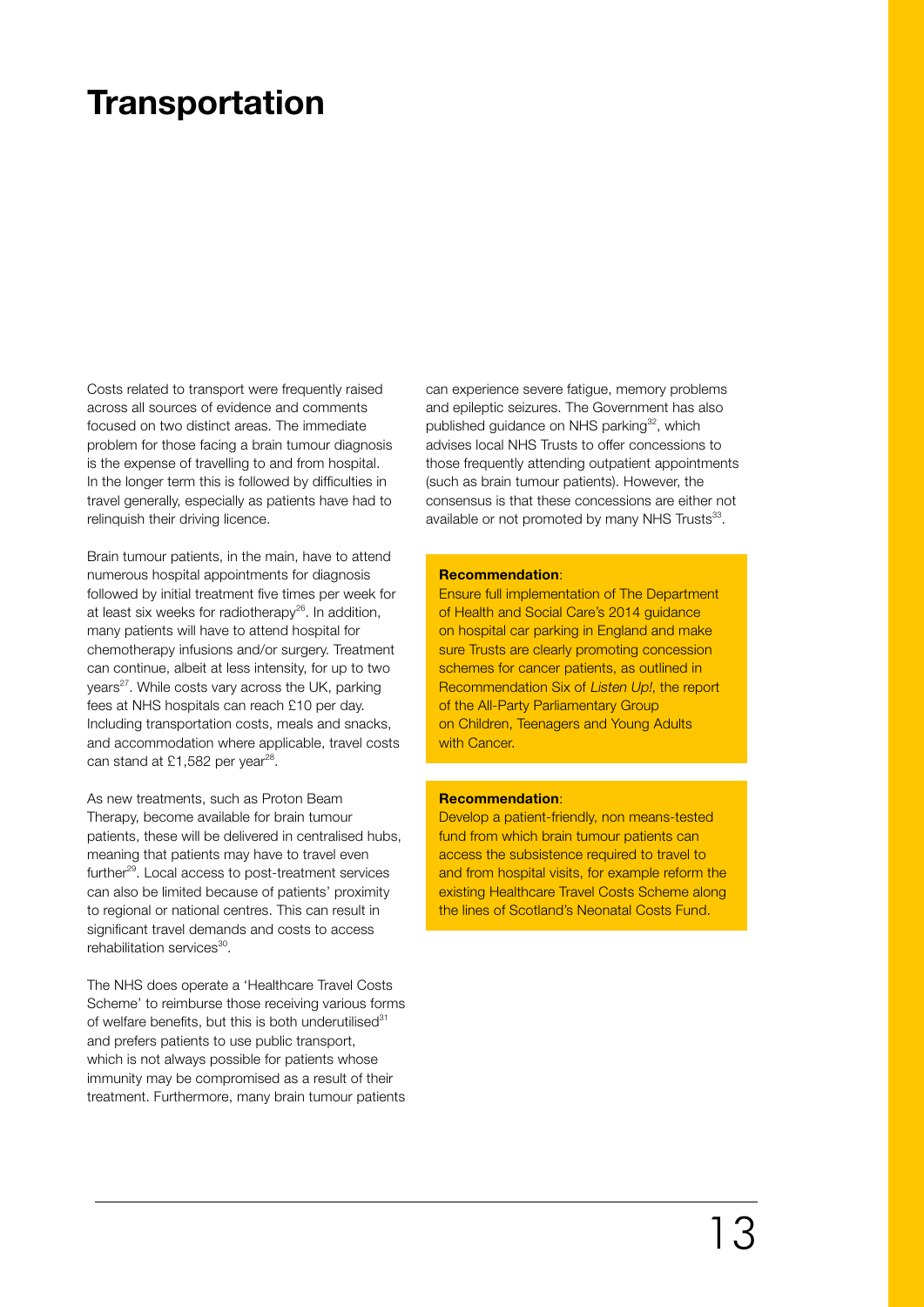# **Transportation**

Following a brain tumour diagnosis, many patients are required to surrender temporarily their driving licence whilst they undergo further diagnostics and treatment. The vast majority of patients understand the need to do this on the grounds of safety and so surrender their licence entirely willingly. Indeed, the Inquiry heard expert evidence $34$  on this topic.

However, many submissions to the Inquiry complained that it took an unduly long time, sometimes more than three months, for driving licences to be returned after clinicians had declared patients fit to drive again. For those brain tumour patients who rely on a car for transport, these delays can result in unnecessary social isolation, reduced quality of life and financial loss.

On the basis of evidence<sup>35 36</sup>, the APPGBT believes that these delays in returning driving licences are due to a lack of resource in the Drivers' Medical Group (the part of the DVLA which considers whether drivers with a medical condition are safe to drive). The Inquiry heard that the DVLA has significantly improved the Drivers' Medical Group in recent years, by adding more specialist medical staff and improved computer systems<sup>37</sup>. Nevertheless, waiting times for those awaiting the return of their driving licence still seem unacceptably long.

### **Recommendation:**

Review level of resourcing within the Drivers Medical Group of the DVLA to ensure it is fit-forpurpose and serves the needs of those who are seeking the return of their driving licence after being given medical permission to drive again.

*"The process of applying for my driving licence to be reinstated was very traumatic. After the six-month period had expired, an MRI scan indicated all was well and my surgeon responded to DVLA confirming he was satisfied with the questions they asked. I contacted DVLA to ask how long it would take to hear back and for my licence to be returned and was told there was a 26-week backlog!* 

*"I was totally distraught as getting my independence back was an important step in my recovery."* 

**Tina Dufty**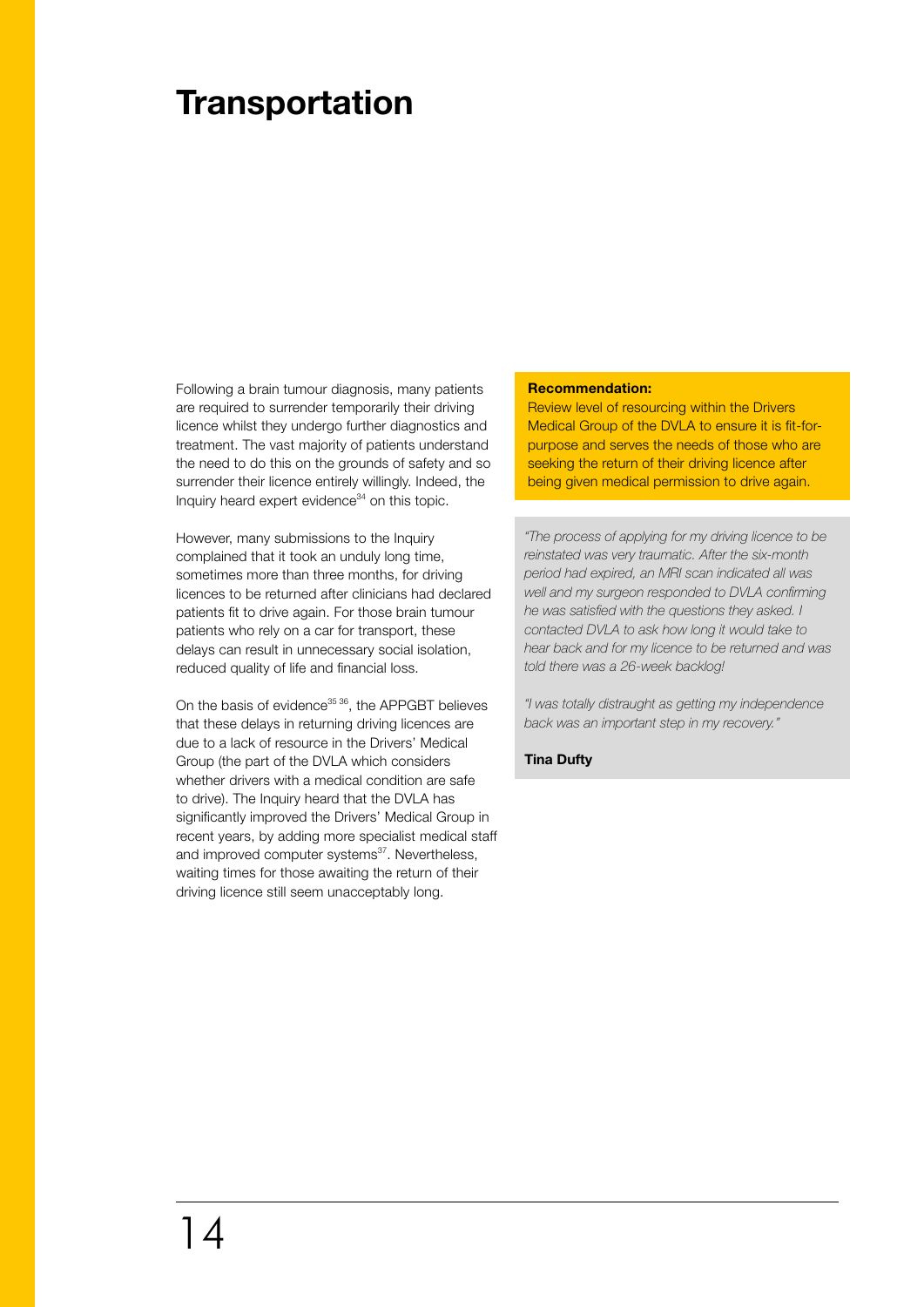# **Public and Direct Medical Costs**

Brain tumours are costly for individuals and also for the public purse. One reason for this is that the economic losses resulting from brain tumours are high. Of the cancers diagnosed among children and young adults, brain tumours are common. Deaths among these groups result in the loss of an individual for the entirety of their working life.

It has been calculated that the annual economic cost of brain tumours in people of working age is £578 million $^{38}$ . Costs like these are known as 'indirect costs' of a condition and, in addition to the loss of earnings already mentioned, also include things like 'social losses' which account for the lost value of informal care (for instance, looking after children), volunteering and domestic work (for example, household chores). It is estimated that the total 'social losses' associated with all cancer deaths in the UK are worth £473 million each year<sup>39</sup>. If we set a straight-line percentage against this, such that that brain tumours represent 3% of cancer deaths, this would give an approximate figure of £14 million annually, although this figure does not consider 'social losses' as a result of disability caused by a brain tumour. The figure for unpaid care of brain tumour patients, provided by family and friends, is unknown. Based on existing research, we can estimate this at £36.4 million a year<sup>40</sup>, although the true cost is likely much higher.

The Inquiry also took evidence on the psychological burden of living with a brain tumour and the related indirect costs. An approximate calculation is that the top four most distressing concerns of brain tumour patients, namely fatigue, worry, sleep difficulties and sadness, incur costs amounting to £20 million per year<sup>41</sup>.

Benefits are another major indirect cost. A survey by The Brain Tumour Charity found that, as a result of brain tumour patients losing their ability to work, 65% become at least partially dependent on benefits. Half of this 65% reported relying on benefits for most or all of their household income<sup>42</sup>. Other brain tumour charities<sup>43</sup> reported that their patients had very poor experiences of dealing with Employment Support Allowance and Personal Independence Payment (PIP). The Christie Hospital also reported that:

*"PIP assessments do not truly measure the level of disability experienced as staff take a 'tick box' approach without understanding the implication of a person's long-term disability. A patient with a lowgrade tumour who had severe cognitive changes affecting his memory was unable to do his job and had to leave work. He was rated as scoring zero on all areas of assessment so didn't meet the PIP criteria. People have been deemed 'fit for work' when they have severe disabilities and are clearly unable to work. A colleague who attended a PIP assessment with a patient saw how her disabilities were ignored.*<sup>44</sup>*"*

The Inquiry also took oral evidence from a member of the public, Mrs Aleksandra Felix, who has suffered from a brain tumour. During her PIP Assessment, she had been asked entirely generic questions such as *"Can you move your arm?"* and *"Can you read with prescription glasses on?"* 45. These questions are not appropriate for a condition such as brain tumours, which produce a range of different symptoms, not just basic physical impairment (although this can be an issue for many brain tumour patients).

Observations like these have prompted the brain injury charity Headway to ask for amendments to the PIP assessment process in particular – such as for these interviews to be recorded and for family members to be invited to join, as patients themselves can't always articulate the effects of their brain tumour. It called for evidence to be considered and for more training for the assessor to understand neurological disabilities<sup>46</sup>.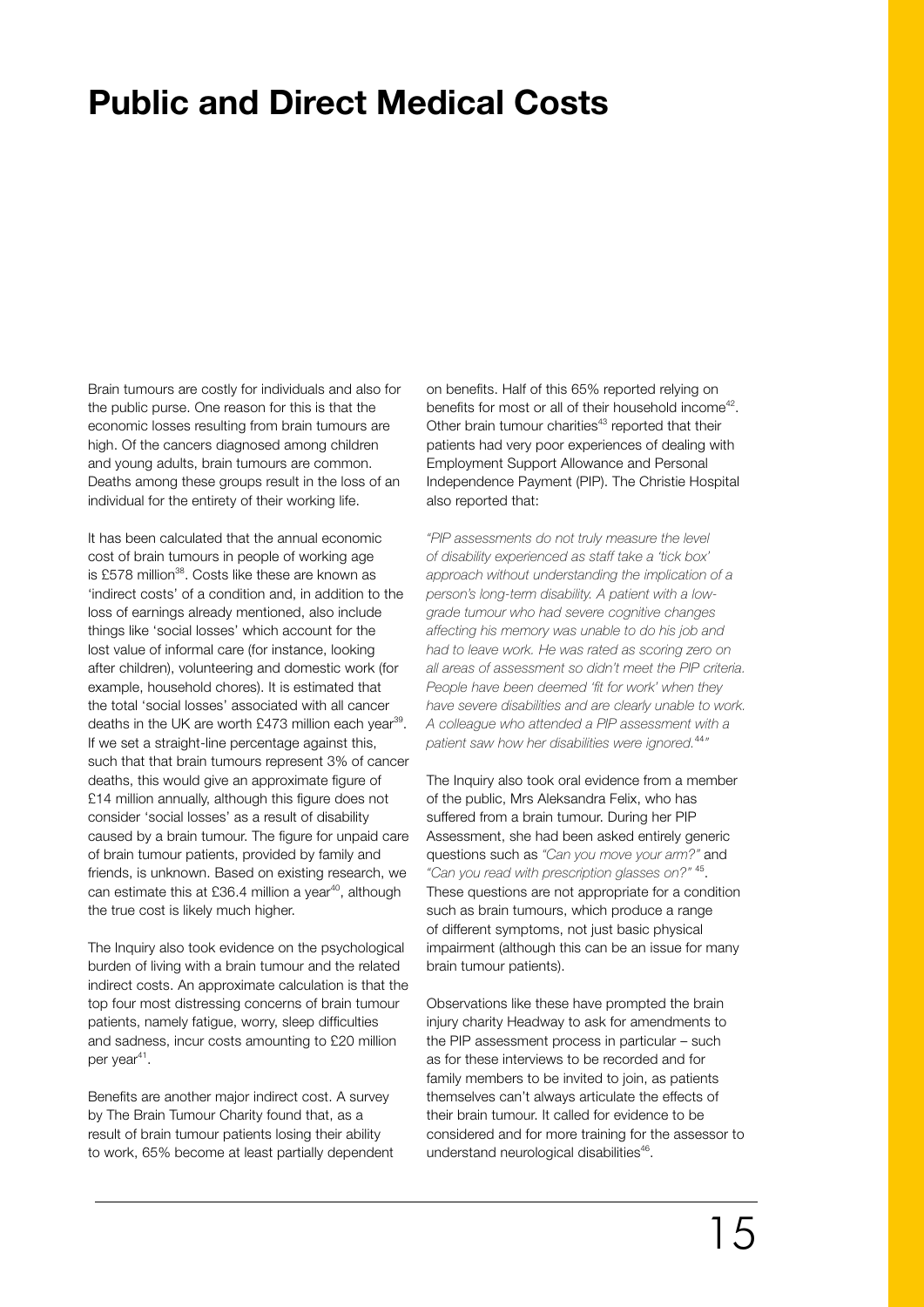# **Public and Direct Medical Costs**

### **Recommendation:**

Amend existing Personal Independence Payment (PIP) processes to include a tailored assessment with fit-for-purpose questions relevant to neurological disorders, and brain tumours in particular.

Lack of information surrounding the availability of benefits was reported to be another issue for brain tumour patients. 46% of those diagnosed with a brain tumour did not receive any information about how to get financial help or any benefits they might be entitled to following their diagnosis. Similarly, 44% of respondents did not receive information regarding their eligibility for free prescriptions following their diagnosis. A worrying 76% of those looking after someone with a brain tumour did not receive any information regarding the financial assistance they may be eligible for as a care $r^{47}$ .

### **Recommendation:**

Ensure that brain tumour patients are speedily signposted towards information and advice on how to access relevant benefits at point of diagnosis.

# **Recommendation:**

Stimulate further investment for research into brain tumours, including for low-grade tumours which people may live with for a long time and for which there can be high ongoing societal costs.

Unlike most other nations, the UK has a statefunded health system and therefore the medical costs of people living with a brain tumour are borne more directly by the public purse than is the case in other countries. 'Direct medical costs' of brain tumours (including costs of hospital visits, drugs and staff time) are not the biggest drain on the public purse compared with providing patients with various social services and benefits ('direct non-medical costs') and the losses of tax revenue ('indirect costs').

However, as a complex disease with more than 120 different types of tumour, brain cancer has a relatively high direct medical cost. Average in-patient, post-diagnosis costs for brain tumours are £13,200, according to Macmillan Cancer Support. This is higher than breast, lung and prostate cancers<sup>48</sup>.

Of course, this varies dramatically depending on the patient. For those with a higher-grade malignant tumour an approximate direct medical cost for a year can be £180,000<sup>49</sup>.

On a per-patient basis, when looking at conditions of the brain, brain tumours have the highest direct medical costs and are the second most expensive condition overall (after neuromuscular disorders) and this is due to a lack of data on the true size of the indirect costs of brain tumours $50$ .

The Inquiry also received evidence about the costs of treating the mental health aspects of brain tumours, which had direct medical costs of approximately  $£150<sup>51</sup>$  per patient. This assumes only one GP appointment and one psychological referral, which is most likely to be an underestimate—although the real expenses with regards to mental health and brain tumour patients are the 'indirect costs'.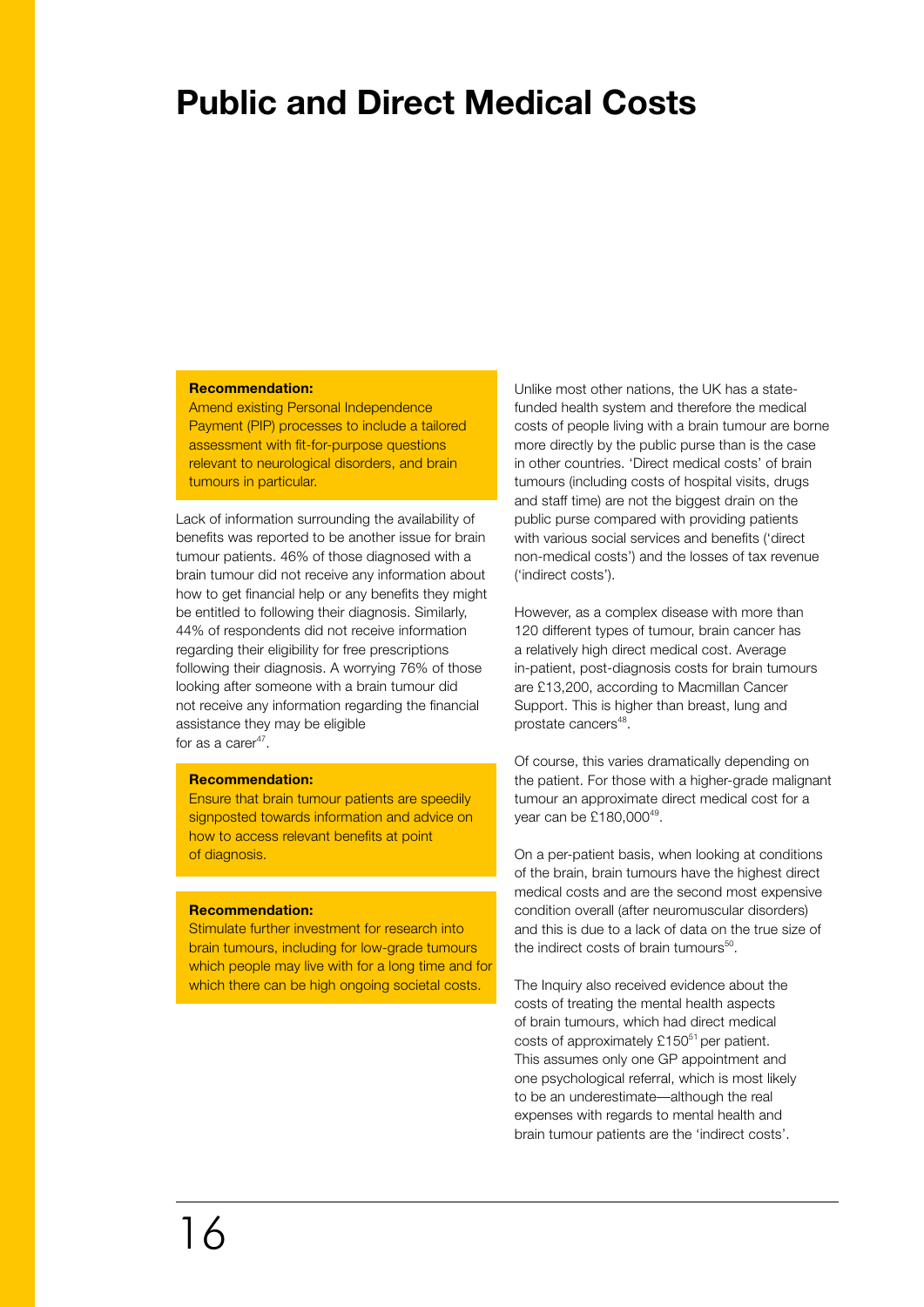

*"Our daughter was just three years old when she started to experience the symptoms which would eventually lead to her brain tumour diagnosis, although she was 15 before we first heard those dreadful words.*

*"To say our lives have been turned upside down over the years would be an understatement. Charlotte, our only child, is now 18 and we have lost count of the number of hospital admissions and invasive procedures she has undergone.*

*"By rights she should be looking forward to an exciting future, perhaps looking at universities, starting work, or travelling with friends as she explores the world around her, finding her place in it and starting to achieve her potential.*

*"Sadly, none of these things are ever likely to be an option for Charlotte. In many ways, it is as if time has stood still. The happy-go-lucky teenager who loved fashion and make-up and enjoyed pop music slowly disappeared as the impact of six months of treatment, a necessary evil, began to reveal itself. Charlotte's life, and ours with it, has been turned upside down by the huge and life-changing side effects of her treatment.*

*"Hospital appointments and admissions have become such a huge part of our lives. In the early days she was in paediatrics whereas we now find ourselves in adult wards. Whilst the care we have had has always been exemplary, I sometimes do think that this transition has been particularly difficult for Charlotte who, because of her cognitive impairment and complex medical needs, is still very much a little girl.*

*"Although there is a comprehensive care package in place, so complex is Charlotte's case that on her frequent hospital admissions, one of us has to remain with her as her advocate."* 

# Angela Reid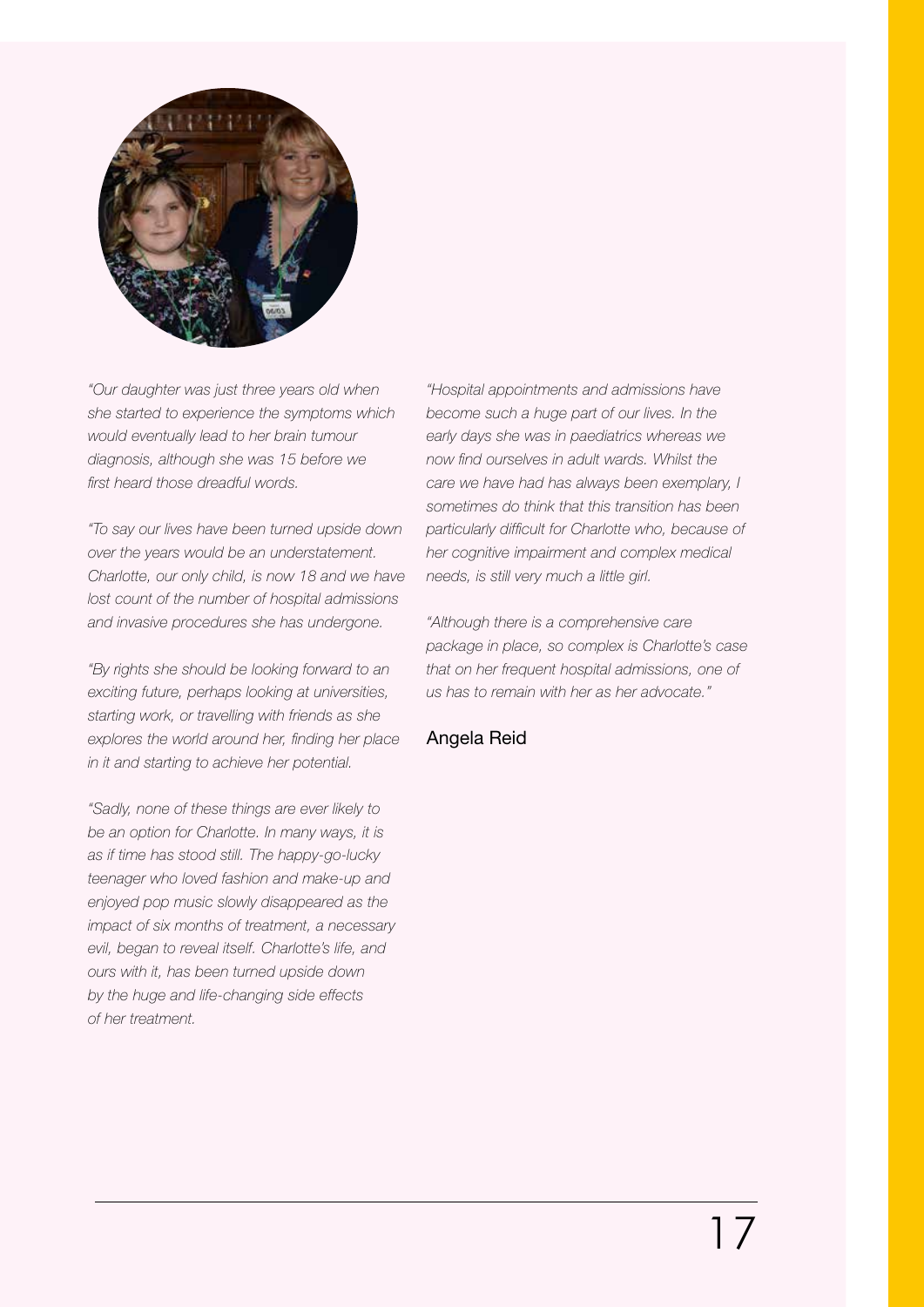# **Children, Teenagers and Young Adults**

Brain tumours kill more children and adults under the age of 40 than any other cancer $52$ . Therefore, the Inquiry was keen to examine how the social and economic impacts of brain tumours are different for Children, Teenagers and Young Adults (CTYA)<sup>53</sup>.

The Inquiry found that younger brain tumour patients<sup>54</sup>, who comprise 15% of all young cancer patients, may suffer less economic detriment because they are financially dependent on their parents or guardians but will experience more 'social' issues as this disease affects them at an important stage of their development and they will have to bear its burden for the rest of their lives.

There are two key areas where the experiences of CTYA patients differ from adults – treatment and survivorship. As regards treatment experience, younger brain tumour patients lack a suitable service specification to meet their needs, with transition from paediatric to adult services being particularly problematic. The recent report from the All-Party Parliamentary Group on Children, Teenagers and Young Adults with Cancer includes a quote from Dr Clare Rowntree (National Clinical Lead for Teenagers and Young Adults with Cancer – Wales) which outlines some of the issues children and young people face:

*"Once you hit 16 there seems to be this abyss… some of the cancers more common in the teenager and young adult age range, the brain tumours, the bone sarcomas, and lymphomas and you often hear very sad stories about very delayed diagnoses… health professionals just don't often think that young people get cancer, but also, young people aren't empowered to use the system and once they get to 16 or 17 they perhaps lose the advocacy of their parents and they don't advocate for themselves very well…"*<sup>55</sup>

This sentiment was backed by Headway, which has found that when a child patient transitions to adult services it always seems to be a danger point. Headway would like a staged transition from 16 to 25, to enable young adults to adjust to new clinics and health settings and new people. Dr Helen Spoudeas, an expert paediatric endocrinologist, took this concept even further saying that there needs to be a 13 – 30 service to match the reality of brain development<sup>56</sup>. The Inquiry was also told that once young patients are on an oncology treatment pathway in the NHS, it is very hard, if not impossible, to access paediatric and endocrine neuro-rehabilitation services – which can be particularly valuable to CTYA patients<sup>57</sup>.

### **Recommendation:**

Design a specialist pathway for younger brain tumour patients that ensures consistent care through the CTYA treatment pathway, including provision of neuro-rehabilitation, which is particularly beneficial to younger patients, and which incorporates a staged transition between the ages of 16 to 25 to adult services.

*"There are also all the children I have nursed over the years, because it is always those children with brain tumours who need end-of-life care, not for them the statistics of those diagnosed with leukaemia, and suffering significantly greater morbidity along the way."*

### **Kaye Thomas**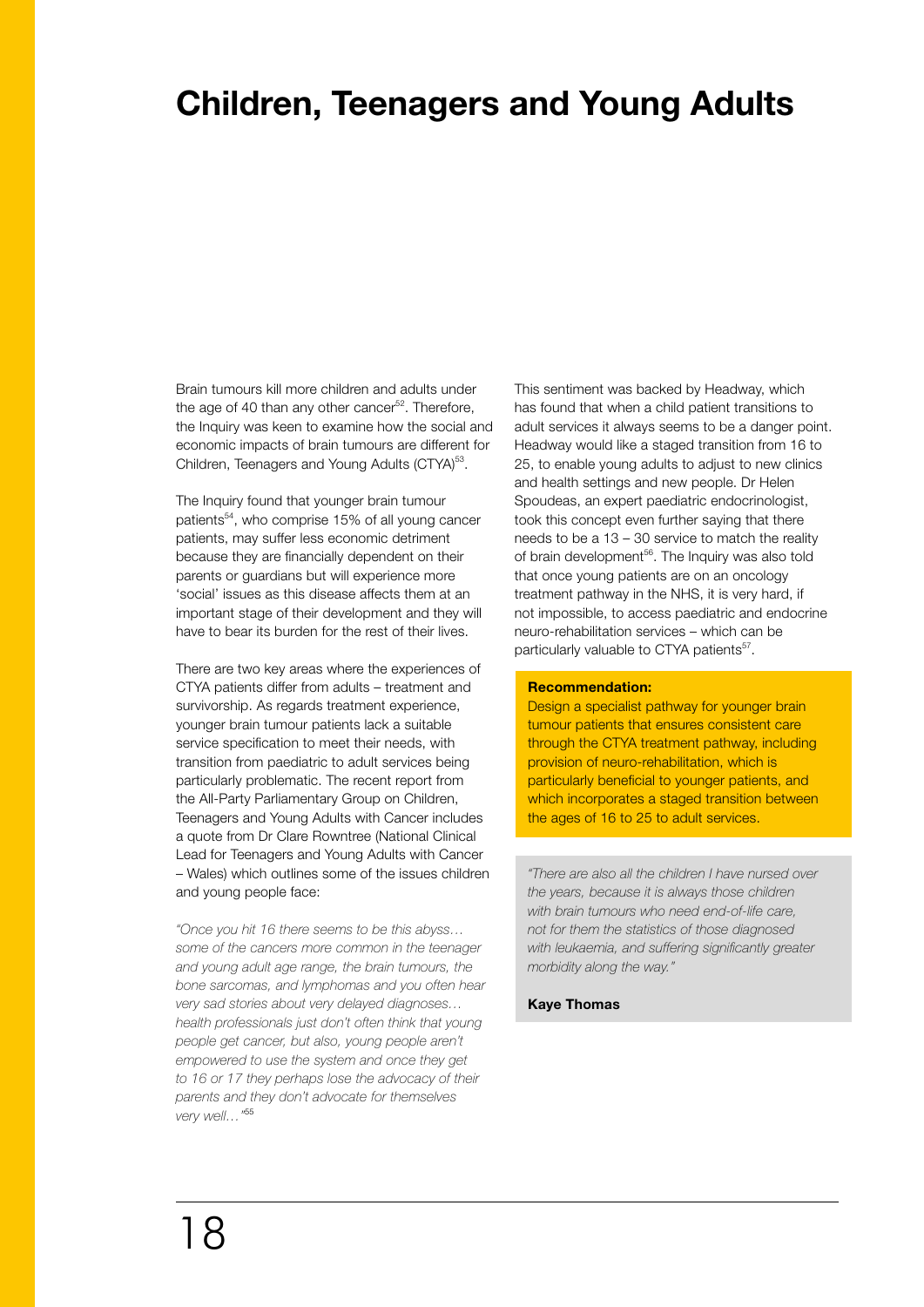# **Children, Teenagers and Young Adults**

Many of the researchers, clinicians and health policy experts who submitted evidence to the Inquiry felt that more CTYA patient experience data is an imperative to improve care for younger patients. Such data could then be used to create targets to incentivise change. The APPGBT understands that NHS England is making progress on developing processes to gather patient experience data for under-16s.

### **Recommendation**:

Implement inclusion of under-16s in the National Cancer Patient Experience Survey in England and the devolved nations.

Survivorship, defined as a patient's quality of life (for example ability to enjoy normal life activities) after treatment, is another matter that differentiates CTYA brain tumour patients from adults. Taking a patient-centric view of quality of life is particularly important for paediatric patients, as younger patients may have to live with the burden of treatment for many years. Clinicians need to carefully discuss the side effects of treatments with patients—maximising survival time must be balanced against detriment to the quality of life. The patient's opinion on this balance must be considered.

Although far too many children and young people die from brain tumours (a family loses their child to a brain tumour every week<sup>58</sup>), those who do survive face challenges that can be very different from older survivors.

As Dr Clare Mills from the charity Headway told the Inquiry: *"The effects of a childhood brain tumour can be lifelong and must be considered when taking into account the social and economic impacts"59.* Other witnesses confirmed that more than 60% of young brain tumour patients will be left with a life-altering disability $60 61$ .

Moreover, studies have revealed that childhood cancer survivors face higher rates of unemployment<sup>62</sup> and even those that do find employment often have a lower salary. One study also suggested that there were lower rates of marriage amongst survivors as well<sup>63</sup>.

The socio-economic benefits of improving these patients lives, through post-treatment provision such as neuro-rehabilitation or educational support, would be enormous. Unfortunately, 73% of patients and their families report these services to be insufficient or difficult to  $\arccos^{64}$ .

### **Recommendation:**

Ensure implementation of the Recovery Package by 2020, which is currently being rolled out across England, and make it available to all children and young people living with and beyond a brain tumour diagnosis ensuring inclusion of specific services, for example neuro-rehabilitation.

*"I am a nurse working with 16 to 25 year-olds diagnosed with brain tumours. At this age they often have no health insurance to fall back on, their parents have to stop work to be carers and this impacts significantly on household income. They often travel a long way for treatment (up to 100 miles round trip). Social support for young people diagnosed as a child and now living with side effects is also lacking."*

#### **Kate Law**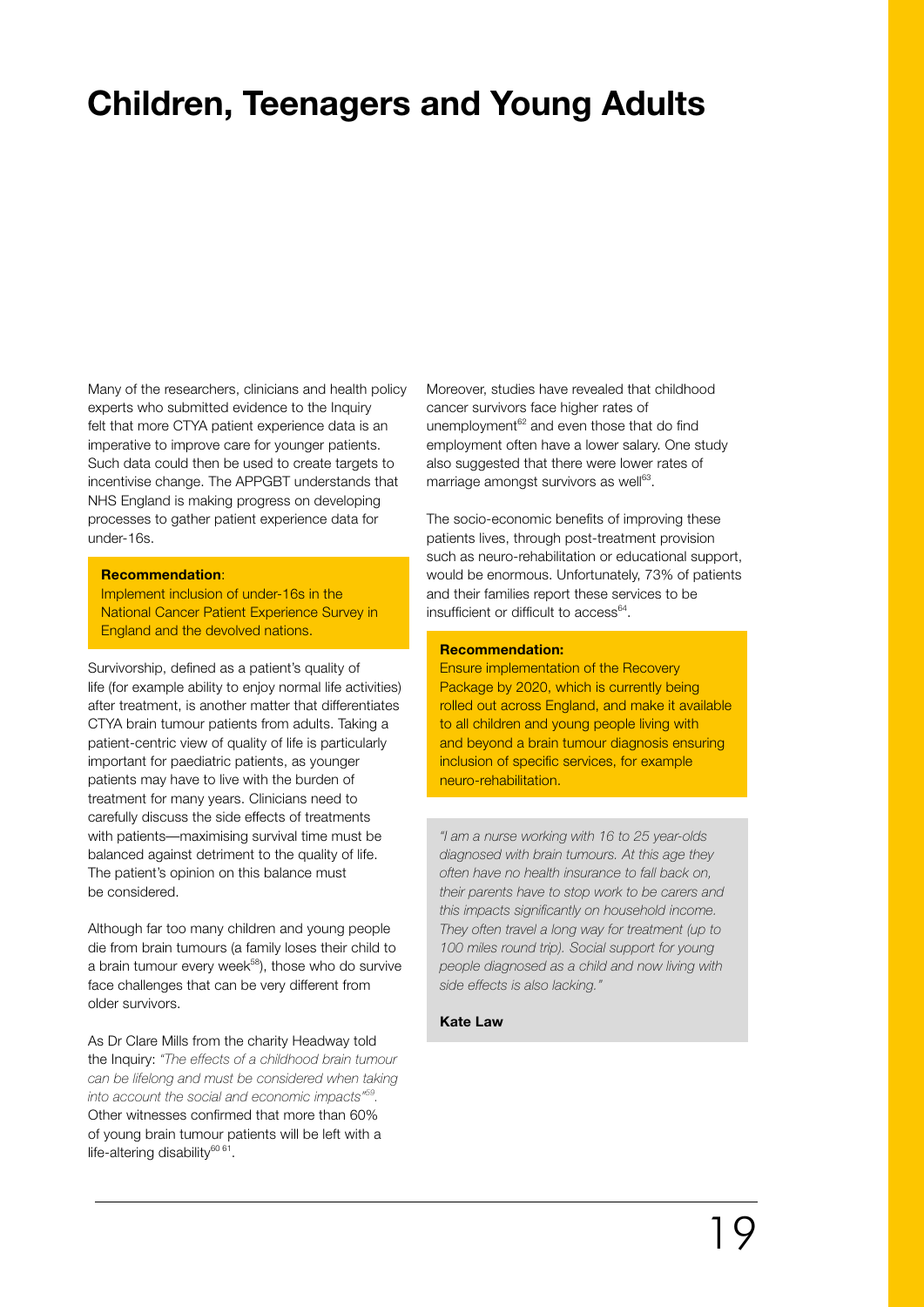

*"In September 2015, I started experiencing strange feelings of nausea, hot flushes and partial seizures, but it wasn't until five months later when I had a tonic-clonic seizure that I was diagnosed with a low-grade brain tumour.*

*"The seizures kept increasing and the medication was not helping. The initial course of action was to 'watch and wait' but as the epilepsy was getting worse and daily life was becoming more and more difficult, so I decided to have surgery to remove the tumour.*

*"Although the surgery went well, it was the aftermath of the surgery that took its toll on me. I was always tired and suffered from postoperative depression. I would get upset for no obvious reason and cry all the time. Even when I returned to school, I would sit in class and suddenly become emotional, and there was a lack of understanding from my teachers and fellow pupils. I really wish there had been more support at school; I found that many people don't realise the full impact of brain surgery and it was difficult to communicate the complexity of issues I was dealing with.*

*"I often thought how unfair my situation was; I had always been very healthy and sporty, never ill, and I was only 16. The diagnosis and surgery had a huge impact on my studies too. I have* 

*always had high expectations of myself and just want to do my best, so it was especially difficult that this was all happening while I was studying for my A-levels. Sometimes, I would get confused or lost for words. As a result of that and my tiredness, my grades dropped and my overall academic performance worsened, which was particularly traumatic for me as I was used to being an A\* student."* 

# Flora Bouchier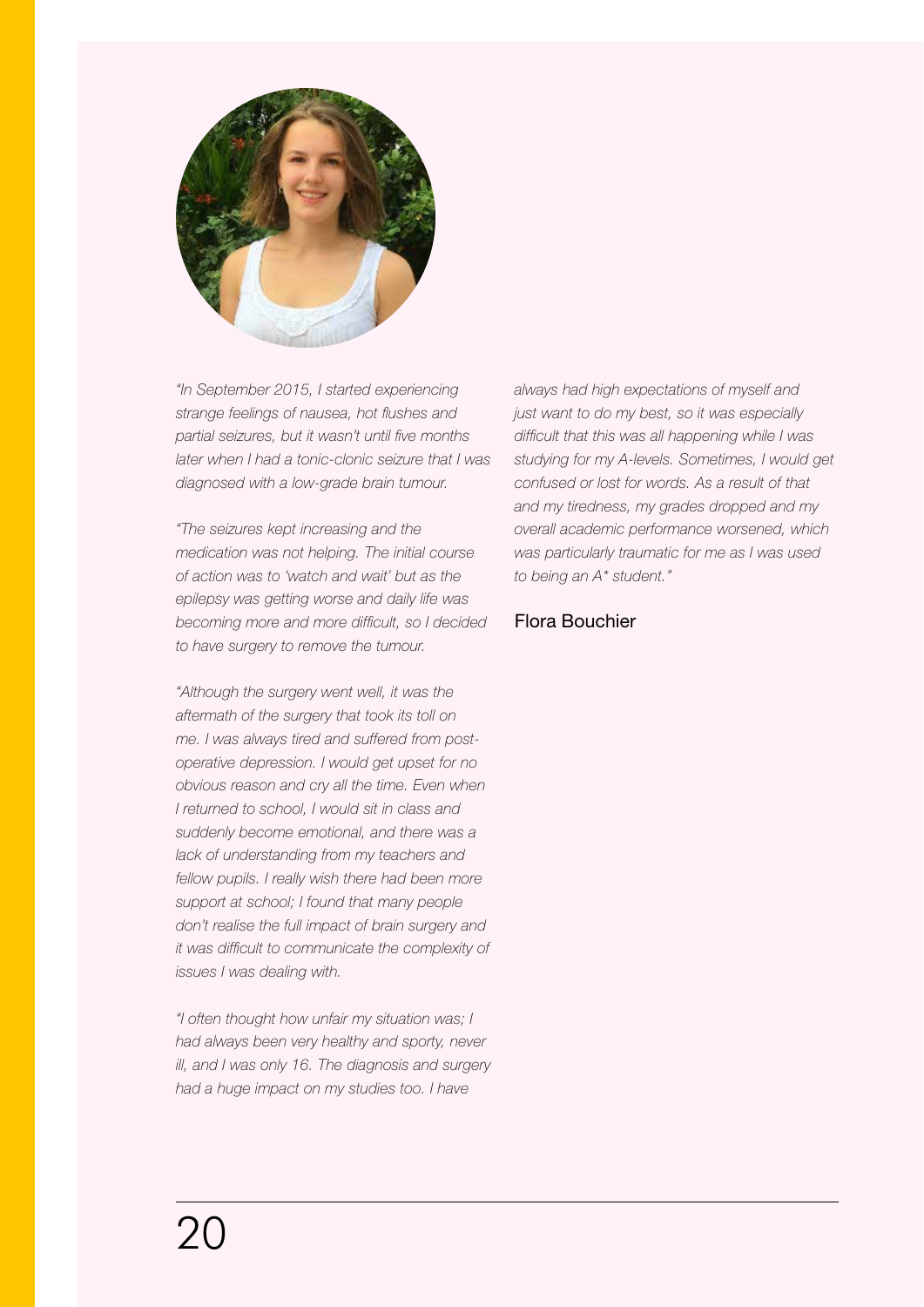# **Clinical Trials and Data**

This Inquiry was tasked with examining what measures could reduce the social and financial impacts of this disease. Of course, the ultimate improvement would be to lessen the disease burden by researching improved treatments and therapies. Therefore, using research and data more effectively are key measures to reduce the impacts of brain tumours.

Professor Geoff Pilkington told the Inquiry that problems with research into brain tumours begin with poor pre-clinical models to test therapeutics. These models fail to capture the complex nature of brain tumours in the body, resulting in costly failed clinical trials for brain tumours $65$ .

Indeed, Professor Pilkington advised that the transition from pre-clinical research to clinical trials is often very poor (both in the UK and globally) and therefore clinical trials can be badly designed. Cancer Research UK added that the UK is slow at setting up clinical trials – a debate is needed within the scientific community and between regulators, ethics committees and clinicians about alternate approaches to clinical trial design $66$ . This was backed by public submissions to the Inquiry with one of the Inquiry's witnesses, Mr Glenn Karpel, who lost his wife Penny to a brain tumour, advocating for more responsive and collaborative research $67$ .

### **Recommendation:**

Bring together relevant parties to review and improve clinical trial design in order to create a sophisticated, efficient clinical trials network.

Although it is vital that clinical trials are tightly regulated, for the protection of both patient safety and the scientific method, overly protracted clinical trial processes can stifle innovation. For example,

Professor David Walker told the Inquiry about an ongoing trial into 'Convection Enhanced Delivery', which seeks to improve outcomes for patients with a diffuse intrinsic pontine glioma (DIPG). Professor Walker reported that sometimes unnecessary regulatory processes were adding to the already high-costs of administering such a trial<sup>68</sup>. This was earlier highlighted by the Government's Petitions Committee in 2016 with a recommendation to address 'red-tape barriers' which may be reducing opportunities for clinical trials<sup>69</sup>.

In this more globalised era, clinical trials that are too slow to launch in the UK can result in patients, who are often desperate for hope, travelling abroad, often to countries where there are fewer protections in place, or where they may be sold futile treatments at significant cost.

Other nations have examined this problem and decided to streamline their clinical trials process. Japan was the first to do so, nearly five years ago, implementing conditional and time-limited pathways for regenerative medicines, which include certain types of cellular immune therapies for treating cancer<sup>7071</sup>.

The Japanese system is careful to maintain patient safety, while greatly accelerating the clinical trials process and reducing the costs, enabling new treatments to reach patients much sooner and at lower cost. In brief, if an experimental treatment has been proven safe and is potentially effective after a small Phase 1 clinical trial (Phase 1 checks safety), patients should have the option to access that drug and the creators should have the ability to market and sell the product. This time-limited approval allows for full commercialisation, including marketing, for up to seven years, during which time drug developers must show additional efficacy and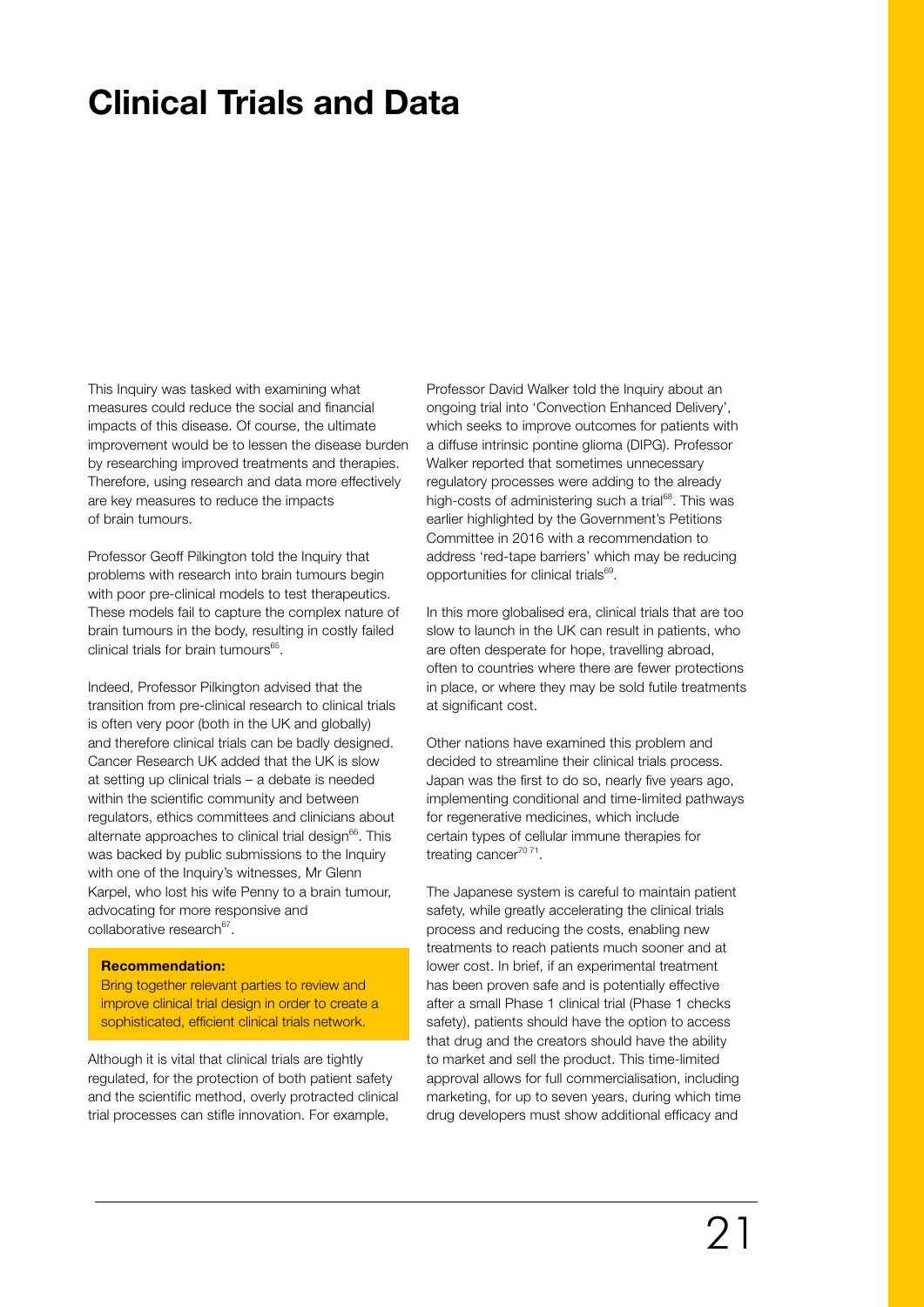# **Clinical Trials and Data**

safety and re-apply for full approval, or risk having their conditional approval revoked at the seven year mark in the absence of additional supporting evidence.

The USA has a similar concept with its 'Right-to-Try' legislation. This provides patients who are terminally ill the right to access experimental medicines that are in active drug development many years before those medicines would have completed the clinical trials process.

In addition to laboratory research and clinical trials, another useful source of data is public health data – often referred to as 'real-world data'. Although this is widely collected across both primary and secondary care, researchers and charities who want to access it have to pay the Government. The inhibitive cost, often tens of thousands of pounds, prevents researchers from accessing valuable data, for example the true effectiveness of the HeadSmart brain tumour early diagnosis campaign $72$  cannot be easily ascertained as it is expensive to buy access to the relevant public health data. What's more, access to this data $73$  continues to be important to enable ongoing evaluation of brain tumour treatments after they have become commercially available.

The need for relevant data cuts across all disciplines. Indeed, Sara Robson, a Specialist Allied Health Professional for brain tumour care, reported to the Inquiry there is no centralised source for rehabilitation data – meaning it is difficult for practitioners to learn best practice. Other conditions, especially for strokes with the Commissioning for Quality and Innovation National Goals, do have these data protocols established for rehabilitation. However, brain tumours aren't measured in the same way as strokes<sup>74</sup>.

### **Recommendation:**

Reduce 'red-tape barriers' and reform traditional clinical trial procedures including the liberalisation of rules around clinical trials for less survivable conditions, as has been done internationally, and the use of innovative clinical trials to test different treatments simultaneously.

### **Recommendation:**

Implement a system of data collection for brain tumours which is affordable and longitudinal, allowing researchers to measure patients' outcomes from diagnosis through treatment and rehabilitation.

### **Recommendation:**

Help embed a research culture into clinical practice so that cutting-edge research does not stop at the laboratory bench. Treating brain tumours via more research-orientated care models would ensure better integration of clinical trials and hospital care, which will ultimately improve outcomes for all brain tumour patients.

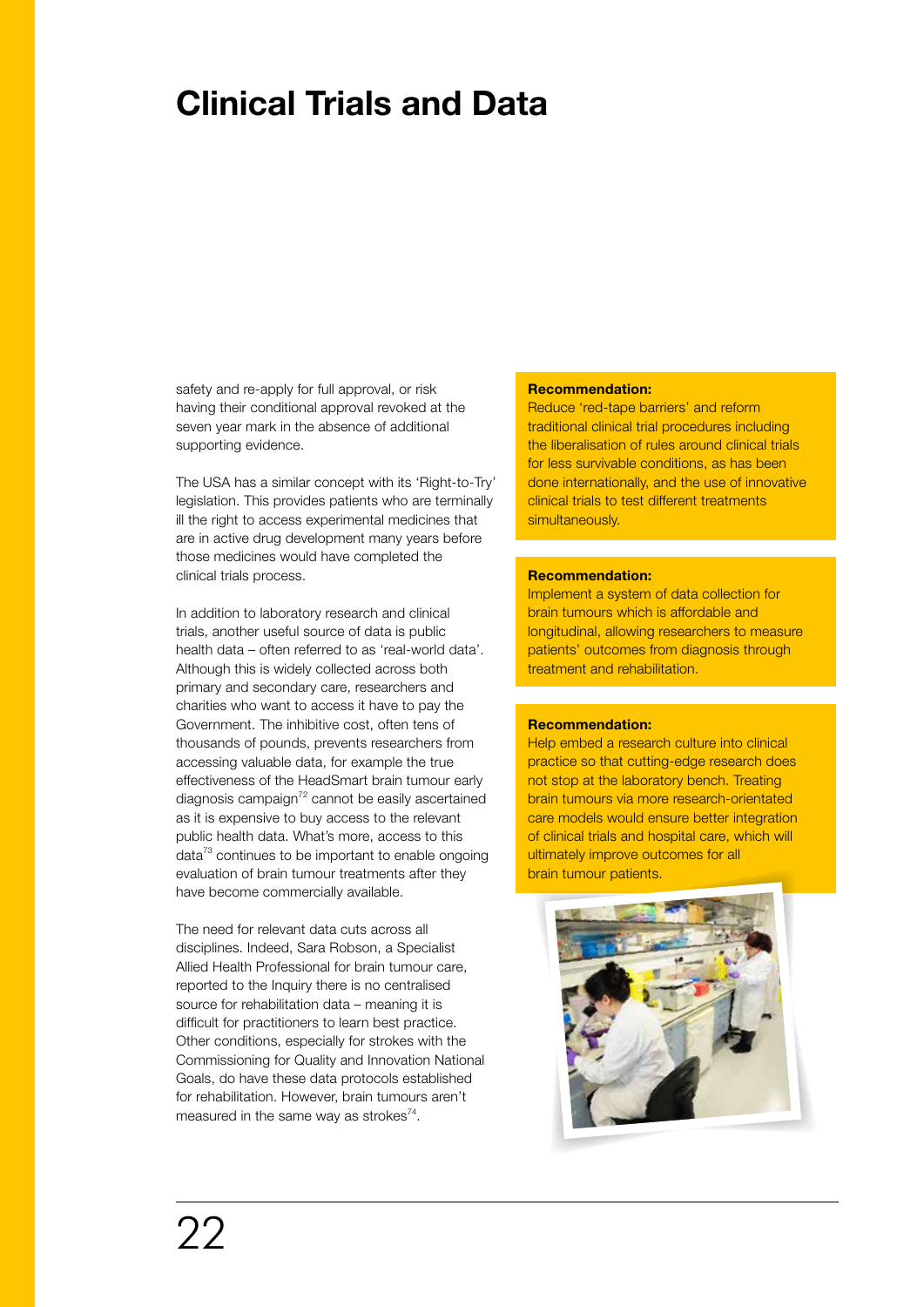

*"I was six-and-a-half when Ashley was born and I couldn't have been more proud to be the big sister of such a beautiful, happy little boy. My other brother, Shervin, arrived 17 months later and the three of us were extremely close. It was my saddest moment, yet my greatest privilege, to be at Ashley's side, holding his hand, when he died.*

*"When he was diagnosed with a grade two astrocytoma, Ashley was initially told he had one year to live, but surgery by the pre-eminent surgeon, Henry Marsh, meant that he lived for a further eight years and achieved his postdiagnosis life ambition of reaching his 30th birthday. Notwithstanding the treatment he received, there was nothing that Mr Marsh could do for Ashley at the end of his life. People don't talk about what loved ones go through during their final months of life, probably because it is so horrific that they try to block it out. To lose Ashley was devastating – to watch him suffer was unbearable.*

*"There were moments throughout Ashley's diagnosis and treatment when we really had to stand up and fight for him and threatening legal action was the only way to get people to take us seriously. In terms of palliative care, the system didn't seem able to properly cope with a terminally ill young man who wanted to live for as long as possible.*

*"He was moved to a hospice but only stayed for one night because he said he wanted to receive basic treatment for epilepsy should he suffer from a fit. This forced us to look after him at home.*

*"I gave up my work as a barrister and Shervin gave up his job as a solicitor and we moved home to help care for him. Although nursing support was provided (and many of the nurses were fantastic) there were times when the standard of nursing care provided fell far below the standard expected. At a time when we were going through so much emotionally, the responsibility to provide nursing care ourselves was overwhelming.*

*"The experience had such an impact on me that I changed my entire area of practice and am now a healthcare regulatory barrister."* 

# Shardi Shameli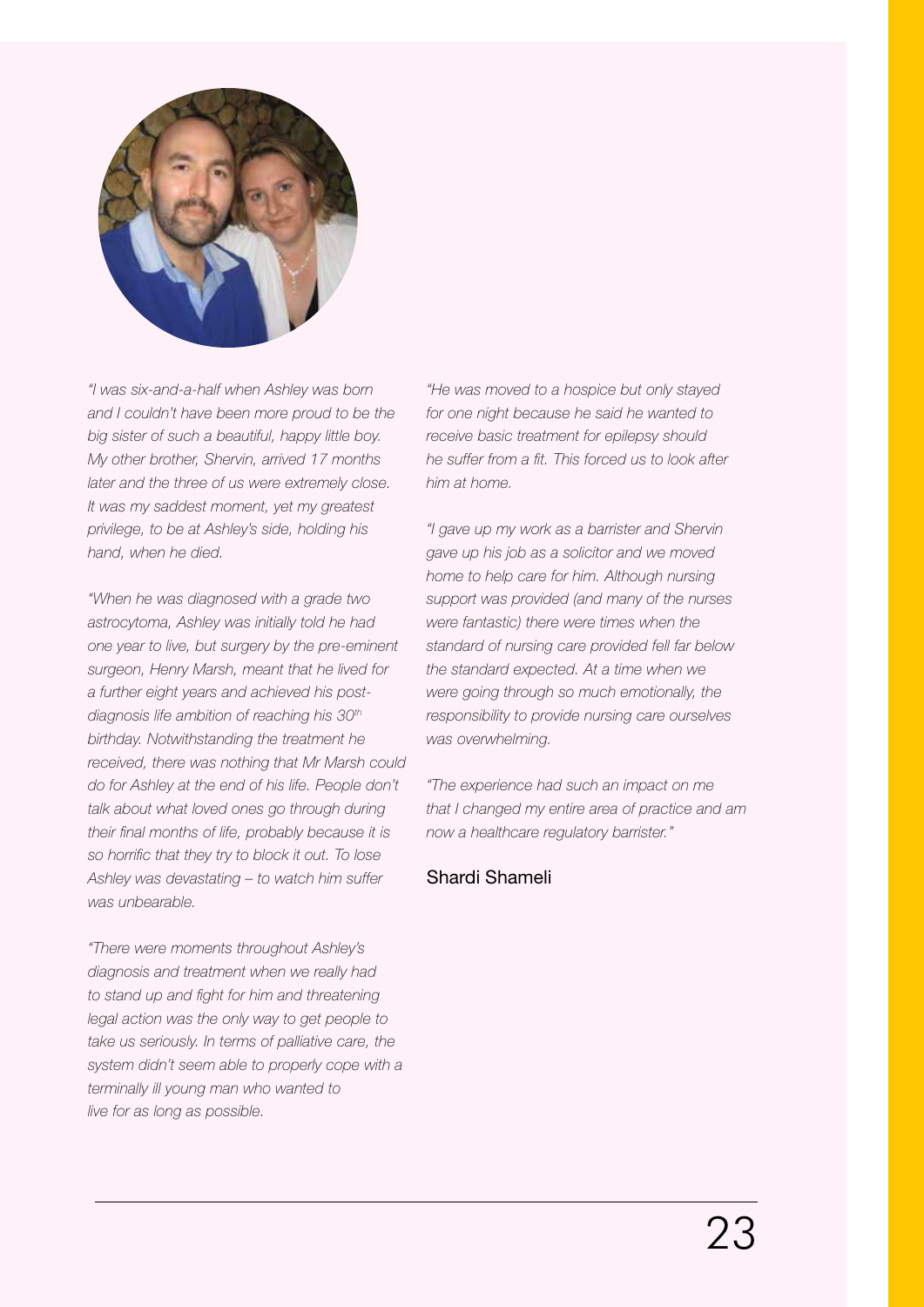# **Appendix 1:** Inquiry Terms of Reference and Methodology

### **Terms of Reference**

The Inquiry will seek to understand better the true cost of brain tumours in the UK, for patients, their families and the NHS, from the appearance of symptoms right through to treatment and beyond. The key questions are:

**1.** What are the social and financial impacts on families affected by a brain tumour diagnosis in both the short and long term, including the lead into diagnosis itself and any resultant brain injury? How is this different for younger people?

**2.** What is the typical relationship and interaction of families affected by a brain tumour diagnosis on NHS and social care services and can this be costed?

**3.** What pressures will the rising incidence of brain tumours have on the NHS, social care and other public services?

**4.** What measures could be implemented to reduce the social and financial impact of this disease, including the better use of data?

### **Inquiry Panellists**

The Inquiry Panel consisted of the following members:

- Derek Thomas MP
- Sarah Jones MP
- Alistair Carmichael MP
- Sue Farrington Smith MBE, *Brain Tumour Research*
- Clare Normand, *The Brain Tumour Charity*
- Dr Helen Bulbeck, *Braintrust*

#### **Methodology**

The Inquiry was launched at the APPGBT meeting on 27th February 2018. With input from attending MPs and charity policy experts, the APPGBT agreed on the Terms of Reference and the timeline for the Inquiry, which ran throughout spring and summer, with the report being launched in November 2018.

The purpose of the Inquiry was to understand better the true cost of brain tumours in the UK, for patients, their families, and the NHS.

### **Call for Evidence**

The APPGBT, supported by Brain Tumour Research, launched its call for evidence in spring 2018 and gathered evidence via the following methods:

*Literature Review* – a review of published literature about the themes of the Inquiry was undertaken, (see Appendix 3). Comparisons were looked for within international publications. This helped both identify the calls for evidence and inform the Inquiry's report.

Web Forum - an online forum for brain tumour patients and community members was launched on 6th March 2018, hosted on Brain Tumour Research's website. The Inquiry received more than 200 submissions, detailing numerous financial impacts including significant loss of income, early retirement, loss of driving licences, costly home modifications and direct non-medical costs such as hospital parking and support costs. These responses, along with subsequent case studies, helped the Inquiry Panel identify key themes experienced across the brain tumour community.

### *Written Submissions from experts* – expert

stakeholders from across academia, clinical practice, the third sector and industry were invited to submit written evidence. A list of those who submitted evidence can be found in Appendix 2.

*Oral Evidence Sessions* – from June to July 2018 the Inquiry held oral evidence sessions. During these sessions, the Inquiry panel heard from a variety of stakeholders, including both smaller and larger charities, young people with a brain tumour diagnosis, researchers, doctors, surgeons, academics, representatives of drug companies and, most importantly, brain tumour patients and their families. A list of those who gave oral evidence at these sessions is included in Appendix 2. Panel members also used these sessions to question witnesses and explore in greater depth issues that were raised by members of the public in web forum submissions.





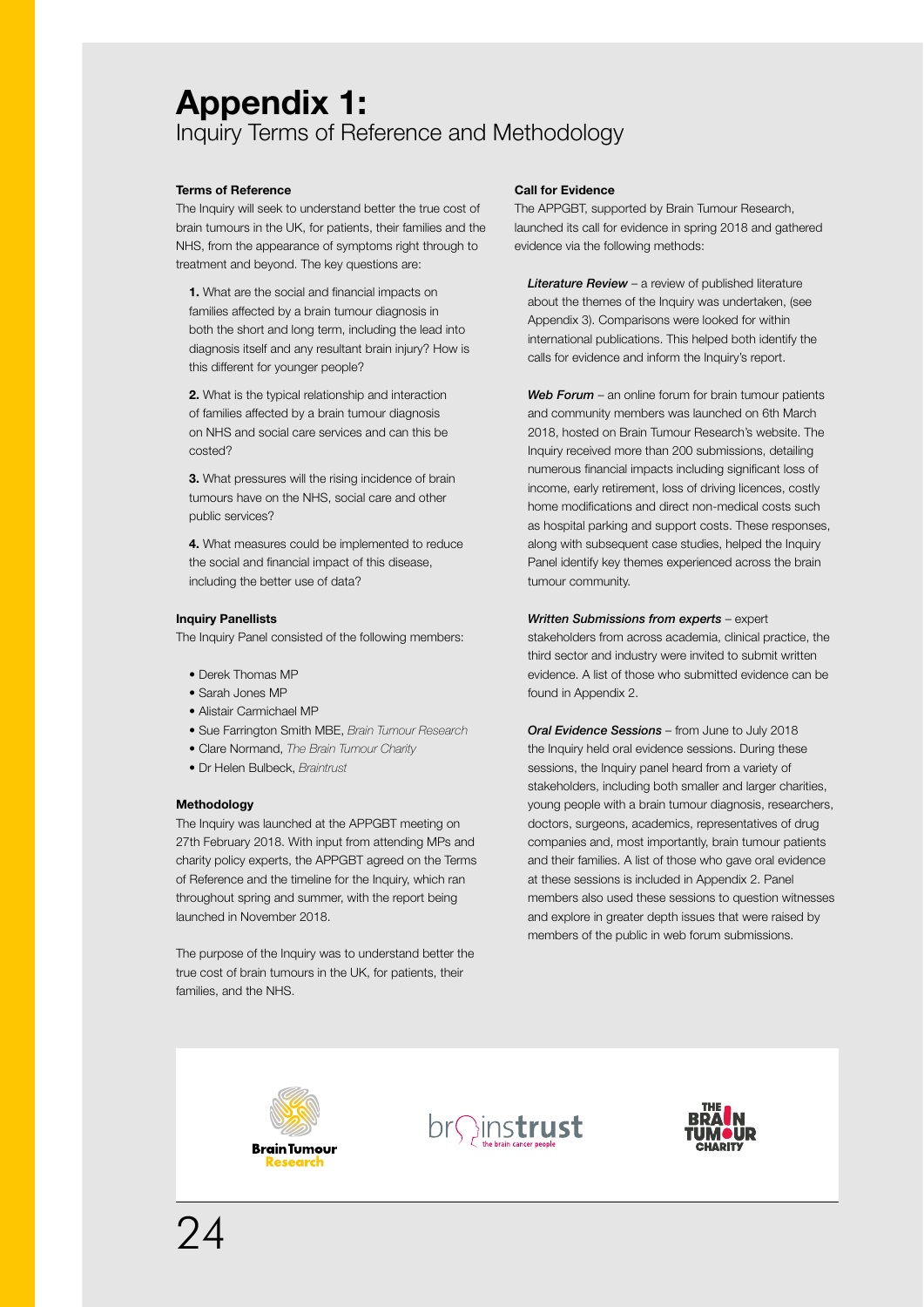# **Appendix 2:** List of Inquiry witnesses

The APPGBT heard oral evidence from the following witnesses:

# **Session 1 – Tuesday 5th June 2018**

- Emma Greenwood *Director of Policy and Public Affairs, Cancer Research UK*
- Helen Gravestock *Research and Policy Manager, CLIC Sargent*
- Scott Sinclair *Head of Policy and Public Affairs, Marie Curie*
- Dr Clare Mills *Public Affairs Manager, Headway*
- Jo Plant *Director of Fundraising, Headway*

# **Session 2 – Tuesday 12th June 2018**

- Professor Garth Cruickshank
- *Chair Transport Secretary's Medical Advisory Panel on driving and disorders of the nervous system*
- Professor Geoff Pilkington *Professor of Cellular and Molecular Neuro-Oncology and Head of the Brain Tumour Research Centre at the University of Portsmouth*
- Dr Helen Spoudeas

*Paediatric Endocrinologist at Great Ormond Street Hospital and founder of SUCCESS Charity*

# **Session 3 – Tuesday 26th June 2018**

- Professor David Walker
- *Professor of Paediatric Oncology, University of Nottingham*
- Dr Navid Malik
- *Non-executive board director, Northwest Biotherapeutics Inc*
- Erik Ramos

*Special Projects, Northwest Biotherapeutics Inc*

• Dr Florien Boele

*YCR Academic Fellow, University of Leeds*

# • Dr Emanuela Molinari

*Consultant Neurologist and Honorary Clinical Senior Lecturer, The Queen Elizabeth University Hospital and University of Glasgow*

• Sara Robson

*Specialist Allied Health Professional brain and central nervous system tumour rehabilitation, The Christie NHS Foundation Trust*

# **Session 4 – Tuesday 3rd July 2018**

*(for members of the public with a brain tumour connection)*

- Dr Ingrid Wassenaar
- Aleksandra Felix
- Martin Felix
- Jenny Farthing
- Glenn Karpel

# The APPGBT received expert written evidence from the following:

- Macmillan Cancer Support
- Cancer Research UK
- CLIC Sargent
- Teenage Cancer Trust
- Headway—the brain injury association
- Children's Brain Tumour Research Centre *University of Nottingham*
- The Christie Hospital NHS Foundation Trust and Salford Royal NHS Foundation Trust
- Brain Tumour North West
- Northwest Biotherapeutics Inc
- Dr Alasdair Rooney
- *University of Edinburgh*
- Tom's Trust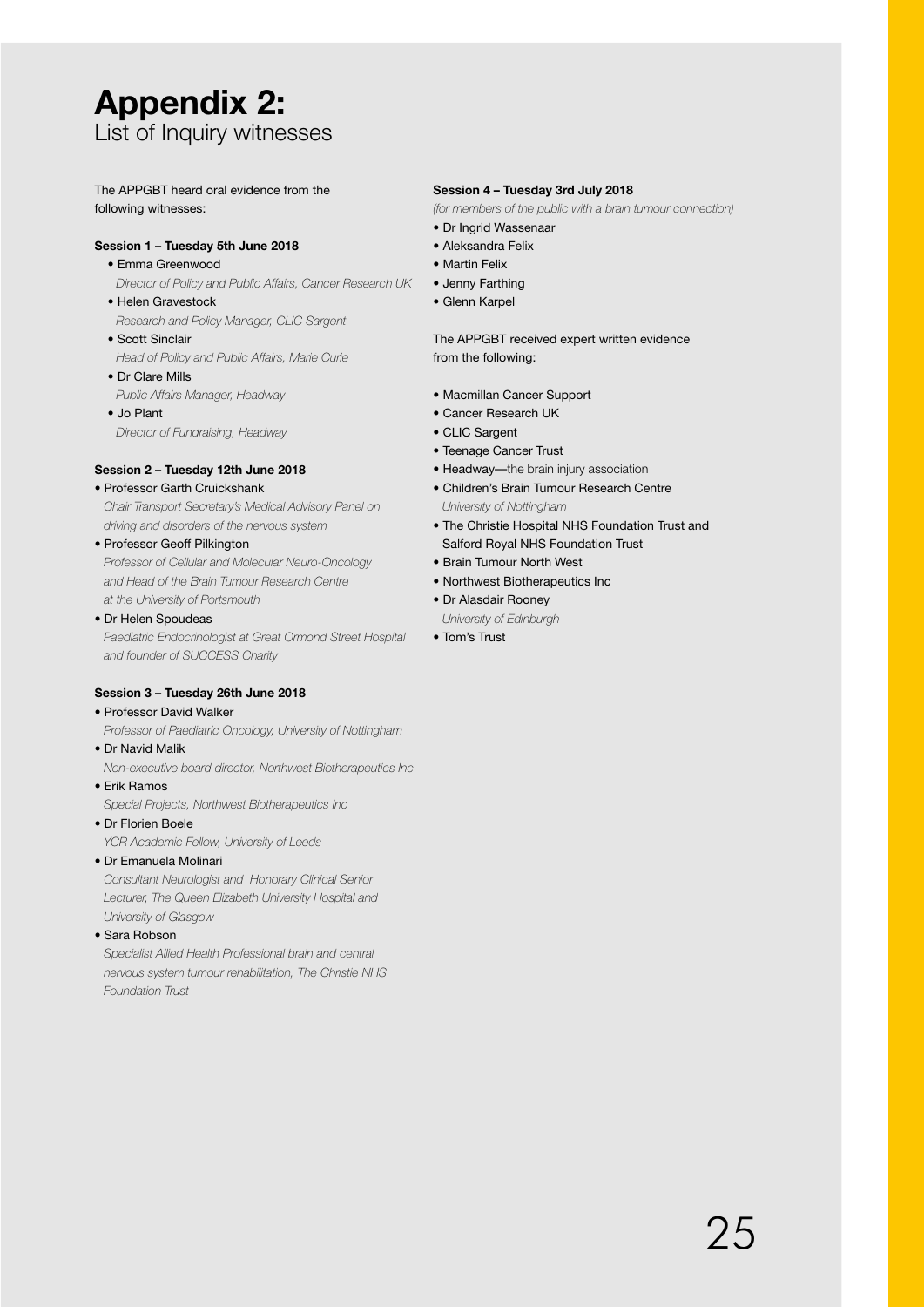# **Appendix 3:** Literature Review and References

The Secretariat of the APPGBT, Brain Tumour Research, completed a literature review to better understand the existing knowledge base regarding the costs of brain tumours. This was primarily focused on reports from the third sector, but did also include more academic literature, especially when this referred to the systemic costs of treating brain tumours.

Notable articles assessed during this literature review included:

Fineberg et al (2013) The size, burden and cost of disorders of the brain in the UK, J Psychopharmacol. 2013 Sep; 27(9): 761–770. - https://www.ncbi.nlm.nih.gov/pmc/articles/ PMC3778981/

Raizer et al (2014) Economics of Malignant Gliomas: A Critical Review, Journal of Oncology Practice 11, no. 1 (January 2015) - http://ascopubs.org/doi/abs/10.1200/JOP.2012.000560 S Bradley (2007) I could lose everything: understanding the cost of a brain tumor, J Neurooncol

- http://citeseerx.ist.psu.edu/viewdoc/download?doi=10.1.1.628.5913&rep=rep1&type=pdf Future Proof Insurance (2014) Arranging Life Insurance with a Benign Brain Tumour

https://www.futureproofinsurance.co.uk/arranging-life-insurance-with-a-benign-brain-tumour Nick McGowan, Life insurance blog (2017) Life Insurance after a Brain Tumour - https://lion.

ie/life-insurance-medical-issues/life-insurance-after-a-brain-tumour/ Macmillan – Cancer's Hidden Price Tag - https://www.macmillan.org.uk/\_images/Cancers-

Hidden-Price-Tag-report-England\_tcm9-270862.pdf

**Marie Curie - The hidden costs of caring (2015)** - https://www.mariecurie.org.uk/globalassets/<br>media/documents/policy/policy-publications/december-2015/hidden-costs-of-caring.pdf

Marie Curie - The hidden challenges of palliative cancer care (2016) https://www.mariecurie. org.uk/globalassets/media/documents/policy/policy-publications/february-2016/hiddenchallenges-palliative-cancer-care-report.pdf

CLIC Sargent – Counting the costs of cancer: The financial impact of cancer on children, young people and their families (2011) - http://www.clicsargent.org.uk/sites/files/clicsargent.org.uk/sites/files/clicsargent.org.uk/sites/files/clicsargent Countingthecostsofcancerreport.pdf

MND Association – MND Costs: Exploring the Financial Impact of Motor Neurone Disease - https://www.mndassociation.org/wp-content/uploads/DEMOS-FULL-report.pdf

Stroke Association - Current, future and avoidable costs of stroke in the UK - https://www. stroke.org.uk/sites/default/files/costs\_of\_stroke\_in\_the\_uk\_report\_-\_executive\_summary\_ part\_1\_v2.pdf

Multiple Sclerosis International Federation (2010) Global Economic Impact of Multiple Sclerosis - https://www.msif.org/wp-content/uploads/2014/09/Global\_economic\_impact\_of\_ MS.pdf

International Longevity Centre. Rethinking Cancer: The Big 'C': Quantifying the social and economic impact. 2015 - https://ilcuk.org uk/wp-content/uploads/2018/10/Rethinking-Cancer-The-big-C.pdf

As part of their written evidence to the Inquiry, the Children's Brain Tumour Research Centre (CBTRC) at the University of Nottingham very kindly undertook a literature review of published academic articles pertaining to the costs of childhood brain tumours etc. This literature review included 28 published academic articles.

The APPGBT would like to thank CBTRC for undertaking such an extensive literature review

#### **References:**

1.Children is defined as those aged 0 – 14 years. Data from: https://www.cancerresearchuk.org/health-professional/ cancer-statistics/childrens-cancers/mortality#heading-One. 2.Office for National Statistics, 2017 Death Registration Summary Tables, England & Wales, Table 2 at: https://www.ons.gov.uk/peoplepopulationandcommunity/ birthsdeathsandmarriages/deaths/datasets/deathregistrationssummarytablesenglandandwalesreferencetables. 3.Ibid.<br>4.Ibid. 5. In Scotland, brain tumours were responsible for 2.4% of the cancer deaths in 2016, see data publish Cancer/Publications/2017-10-31/m\_cancer\_all\_types.xls and https://www.isdscotland.org/Health-Topics/Cancer/<br>Publications/2017-10-31/m\_cancer\_brain\_cns.xls. 6. In Northern Ireland, brain tumours were responsible for 2.8% of the cancer deaths in 2016, see data published by Northern Ireland Cancer Registry, Queen's University Belfast at:.<br>http://www.qub.ac.uk/research-centres/nicr/FileStore/OfficialStats2016/Mortality2016/Filetoupload,810411 7. Brain Tumour Research, Exposing the financial impact of a brain tumour diagnosis (2018). Available at: https://www. braintumourresearch,org/docs/default-source/default-document-library/public-affairs-and-campaigning-documents/<br>brain-tumour-research\_report-on-financial-impact-of-a-brain-tumour\_web.pdf. & . International . Longevity Centt ilcuk.org.uk/wp-content/uploads/2018/10/Rethinking-Cancer-The-big-C.pdf. 9. All-Party Parliamentary Group on Children, Teenagers and Young Adults with Cancer, Listen Up!, July 2018. Available at: https://www.clicsargent. org.uk/content/listen-up-report. **10.** International Longevity Centre, Rethinking Cancer: The Big 'C': Quantifying the<br>social and economic impact' (2015) Pg 12 available at: https://ilcuk.org.uk/wp-content/uploads/2018/10/ Cancer-The-big-C.pdf. 11. Exposing the financial impact of a brain tumour diagnosis (2018) available at: https://www. braintumourresearch.org/docs/default-source/default-document-library/public-affairs-and-campaigning-documents/<br>brain-tumour-research\_report-on-financial-impact-of-a-brain-tumour\_web.pdf.

12. Figures in this paragraph sourced from The Brain Tumour Charity, The Price You Pay (2018) Pg 4 available at https://assets.thebraintumourcharity.org/live/media/filer\_public/92/ce/92ce4712-e96e-4010-9752-fa96b47a3527/ the\_price\_you\_pay.pdf. 13. Written Evidence submitted to this Inquiry by CLIC Sargent. 14. Brain Tumour Research, Exposing the financial impact of a brain tumour diagnosis (2018) Available at: https://www.braintumourresearch.org/ docs/default-source/default-document-library/public-affairs-and-campaigning-documents/brain-tumour-research\_ report-on-financial-impact-of-a-brain-tumour\_web.pdf. 15. Bodkin, C.M., T.J. Pigott, and J.R. Mann, Financial burden of childhood cancer. British Medical Journal (Clinical research ed.), (1982). 284(6328) Pg 1542-1544. **16.** Brain<br>Tumour Research, Exposing the financial impact of a brain tumour diagnosis (2018) Available at: https://www. braintumourresearch.org/docs/default-source/default-document-library/public-affairs-and-campaigning-documents/ brain-tumour-research\_report-on-financial-impact-of-a-brain-tumour\_web.pdf. 17. Written Evidence submitted to this Inquiry by Macmillan Cancer Support. 18. Brain Tumour Research, Exposing the financial impact of a brain tumour diagnosis (2018) Available at: https://www.braintumourresearch.org/docs/default-source/default-document-library<br>public-affairs-and-campaigning-documents/brain-tumour-research\_report-on-financial-impact-of-a-brain-tumour\_ web.pdf. 19. Nick McGowan, Life Insurance after a Brain Tumour (2017) available at: https://lion.ie/life-insurance-<br>medical-issues/life-insurance-after-a-brain-tumour/. 20. Macmillan Cancer Support & University of Bristol, Hidden Price Tag: Revealing the Costs behind the illness, 2013, Pg 5, available at: https://www.macmillan.org.uk/\_ images/Cancers-Hidden-Price-Tag-report-England\_tcm9-270862.pdf. 21. Brain Tumour Research, Exposing the financial impact of a brain tumour diagnosis (2018) Available at: https://www.braintumourresearch.org/docs/default-source/default-document-library/public-affairs-and-campaigning-documents/brain-tumour-research\_report-onfinancial-impact-of-a-brain-tumour\_web.pdf. 22. Written Evidence submitted to this Inquiry by CLIC Sargent. 23. Brain Tumour Research, Exposing the financial impact of a brain tumour diagnosis (2018) Available at: https://www. braintumourresearch.org/docs/default-source/default-document-library/public-affairs-and-campaigning-documents/ brain-tumour-research\_report-on-financial-impact-of-a-brain-tumour\_web.pdf. 24. Written Evidence submitted to<br>this Inquiry by Dr Alasdair Rooney, University of Edinburgh. 25. Oral evidence submitted to Inquiry on 26th June by Dr Florien Boele, YCR Academic Fellow at University of Leeds. 26. Written Evidence submitted to this Inquiry by The Christie Hospital NHS Foundation Trust and Salford Royal NHS Foundation Trust. 27. Oral evidence submitted to Inquiry on 5th June 2018 by Helen Gravestock on behalf of CLIC Sargent. 28. Brain Tumour Research, Exposing the financial impact of a brain tumour diagnosis (2018). Available at: https://www.braintumourresearch.org/docs/default-source/ default-document-library/public-affairs-and-campaigning-documents/brain-tumour-research\_report-on-financialimpact-of-a-brain-tumour\_web.pdf. 29. All-Party Parliamentary Group on Children, Teenagers and Young Adults with<br>Cancer, Listen Up!, July 2018, Para 5.3.1 available at: https://www.clicsargent.org.uk/content/listen-up-repo Written Evidence submitted to this Inquiry in by Macmillan Cancer Support. 31. Written Evidence submitted to this Inquiry by CLIC Sargent which stated that only 6% of families received support from the Healthcare Costs Travel Scheme. 32. Department of Health & Social Care, Guidance: NHS patient, visitor and staff parking principles available at: https://www.gov.uk/government/publications/nhs-patient-visitor-and-staff-car-parking-principles/nhs-patient-visitor-and-staff-car-parking-principles. 33. Uptake of parking concessions were barely mentioned across the hundreds of public submissions received by this Inquiry. See also All-Party Parliamentary Group on Children, Teenagers<br>and Young Adults with Cancer, Listen Up!, July 2018, Para 5.4.1 available at: https://www.clicsargent.o listen-up-report. 34. The medical policies of the DVLA relating to brain tumours were described by Professor Garth<br>Cruickshank, Chair of the Secretary of State for Transport's Honorary Medical Advisory Panel on driving and of the nervous system, in his oral evidence submitted to the Inquiry on 12th June 2018. 35. Parliamentary & Health Service Ombudsman, Driven to Despair: How drivers have been let down by the Driver and Vehicle Licensing Agency<br>(2016) available at: https://www.ombudsman.org.uk/sites/default/files/Driven\_to\_despair\_report\_2.pdf. 36. Oral evidence submitted to Inquiry on 12th June 2018 by Professor Garth Cruickshank, Chair of the Secretary of State for Transport's Honorary Medical Advisory Panel on driving and disorders of the nervous system. 37.Ibid. 38. International Longevity Centre, Rethinking Cancer: The Big 'C': Quantifying the social and economic impact' (2015) Pg 12 available<br>at: https://licuk.org.uk/wp-content/uploads/2018/10/Rethinking-Cancer-The-big-C.pdf. 39. International Lo UK cancer deaths accrue social losses of £473 million – Pg 16. As brain tumours represent 3% of cancer deaths this would give an approximate figure of £14 million p.a. 40. A study by the University of Oxford study (http://www.ox.ac.uk/ news/2012-11-07-cancer-costs-uk-economy-%C2%A3158bn-year) calculates all UK cancers cost £2.6 billion in unpaid care provided by friends and family. As brain tumours represent 1.4% of all cancers this would give an approximate figure of £36.4 million p.a. 41. Written Evidence submitted to this Inquiry by Dr Alasdair Rooney, University<br>of Edinburgh although note that this figure includes a very small amount of direct medical cost (at GP appointment and the cost of referral to a specialist). 42. The Brain Tumour Charity, The Price You Pay (2018) Pg 4 available at: https://assets.thebraintumourcharity.org/live/media/filer\_public/92/ce/92ce4712-e96e-4010-9752- fa96b47a3527/the\_price\_you\_pay.pdf. 43. Headway and The Brain Tumour Charity. 44. Written Evidence submitted to this Inquiry by The Christie Hospital NHS Foundation Trust and Salford Royal NHS Foundation Trust. 45. Oral Evidence submitted to this Inquiry by Mrs Aleksandra Felix on 3rd July 2018. 46. Oral Evidence submitted to this Inquiry by Dr Clare Mills on behalf of Headway on 5th June 2018. 47. Figures in this paragraph sourced from The Brain Tumour Charity, The Price You Pay (2018) Pg 4 available at: https://assets.thebraintumourcharity.org/live/media/filer\_ public/92/ce/92ce4712-e96e-4010-9752-fa96b47a3527/the\_price\_you\_pay.pdf. 48. Macmillan Cancer Support. Routes from Diagnosis: The most detailed map of cancer survivorship yet (2014), Pg 46 available at: https://www.<br>macmillan.org.uk/\_images/Routesfromdiagnosisreport\_tcm9-265651.pdf. 49. Written Evidence submitted to this Inquiry by Brain Tumour North West. **50.** Fineberg et al (2013) The size, burden and cost of disorders of the brain in the<br>UK, Journal of Psychopharmacology (2013) Sep; 27(9): 761–770. - https://www.ncbi.nlm.nih.gov/princ/ Tumour Research, Exposing the financial impact of a brain tumour diagnosis (2018) Available at: https://www. braintumourresearch.org/docs/default-source/default-document-library/public-affairs-and-campaigning-documents/ brain-tumour-research\_report-on-financial-impact-of-a-brain-tumour\_web.pdf. 53. This is defined as those aged<br>under 25.54. Oral Evidence submitted to this Inquiry by Helen Gravestock on behalf of CLIC Sargent on 5th June 2 55. All-Party Parliamentary Group on Children, Teenagers and Young Adults with Cancer, Listen Up!, July (2018) Para<br>4.8 available at: https://www.clicsargent.org.uk/content/listen-up-report. 56. Oral Evidence submitted to by Dr Helen Spoudeas, Great Ormond Street Hospital on 12th June 2018. 57.Ibid. 58. Brain Tumour Research, Report on National Research Funding: Addressing the historic underfunding of brain tumour research (2016), Pg 10 availa at:https://www.braintumourresearch.org/docs/default-source/default-document-library/public-affairs-andcampaigning-documents/brain-tumour-research---report-on-national-research-funding---2016.pdf.59.Oral Evidence submitted to this Inquiry by Dr Clare Mills on behalf of Headway on 5th June 2018. 60. Oral evidence submitted to Inquiry by Helen Gravestock on behalf of CLIC Sargent on 5th June 2018. 61.Oral Evidence submitted to this Inquiry<br>by Professor David Walker, University of Nottingham on 26th June 2018. 62.Crom, D.B., et al., Marriage, emp and health insurance in adult survivors of childhood cancer. Journal of Cancer Survival, (2007) 1(3): p. 237-45. 63.Ibid. 64.All-Party Parliamentary Group on Children, Teenagers and Young Adults with Cancer, Listen Up! July (2018) Para 6.1.2 available at: https://www.clicsargent.org.uk/content/listen-up-report. 65.Oral Evidence submitted to this Inquiry by Professor Geoff Pilkington, University of Portsmouth on 12th June 2018. 66.Oral Evidence submitted to this Inquiry<br>by Emma Greenwood on behalf of Cancer Research UK on 5th June 2018. 67.Oral Evidence submitted to this I by Mr Glenn Karpel on 3rd July 2018. 68.Oral Evidence submitted to this Inquiry by Professor David Walker, University<br>of Nottingham on 26th June 2018. 69. House of Commons Petitions Committee Funding for research into brai tumours (2016) p58. Available at: https://publications.parliament.uk/pa/cm201516/cmselect/cmpetitions/554/554. pdf. 70. Background information on regulations in Japan and the USA provided by Northwest Biotherapeutics, Inc in both written and oral evidence. 71. Background information on regulations in Japan and the USA provided by Northwest Biotherapeutics, Inc in both written and oral evidence. 72. www.headsmart.org.uk. 73. Oral Evidence<br>submitted to this Inquiry by Professor David Walker, University of Nottingham on 26th June 2018. 74. Oral Eviden submitted to this Inquiry by Sara Robson, Specialist Allied Health Professional at The Christie Hospital NHS Foundation

Trust and Salford Royal NHS, on 26th June 2018.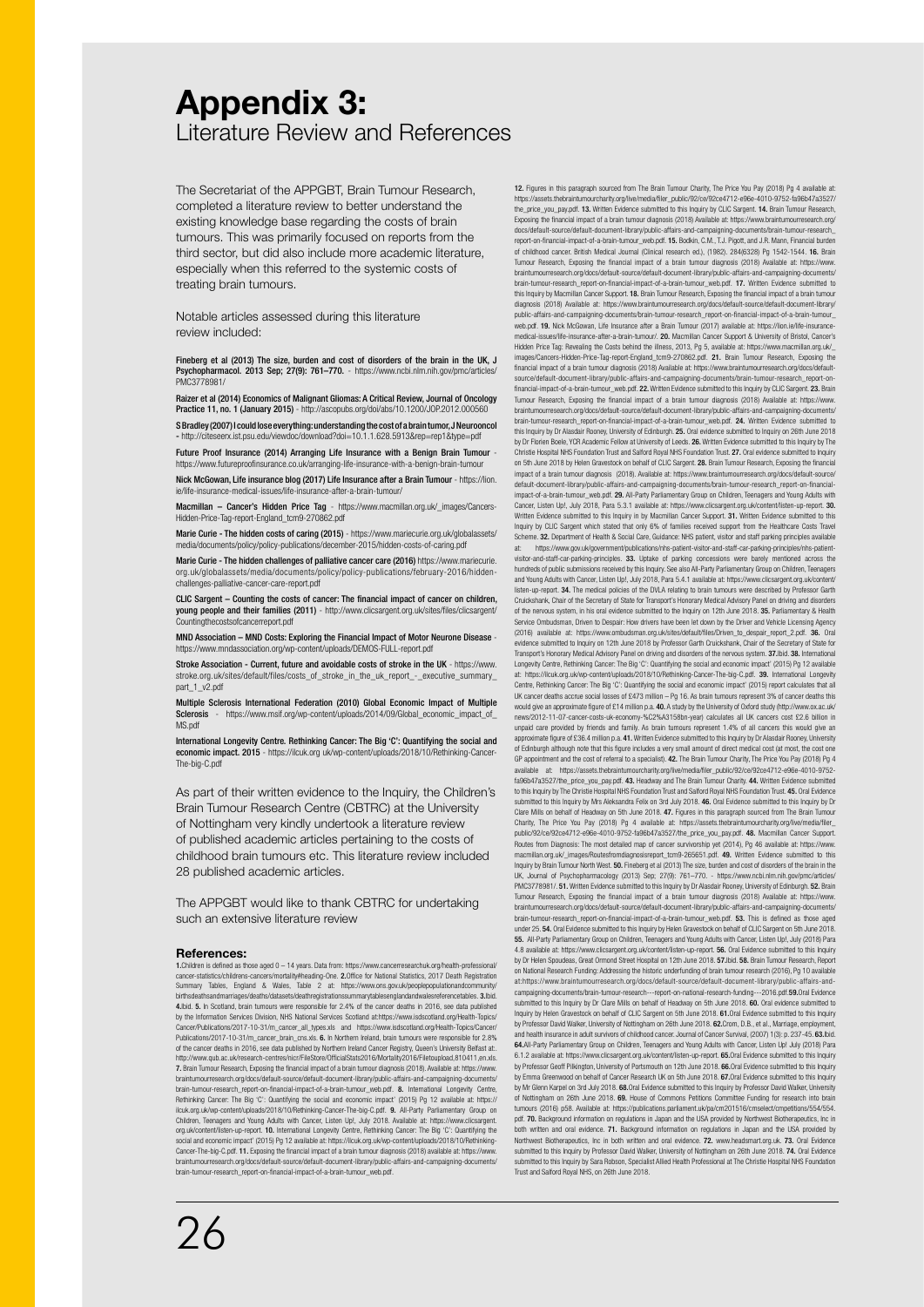

*"My son Stephen was training to be a pilot in the Royal Air Force, going solo after 10 hours tuition, before he'd even passed his driving test. Suddenly at the age of 19, following a five-month spell of having occasional "pins and needles" in his right arm, he was diagnosed with a "benign" Grade 2 Astrocytoma.*

*"Overnight he lost his authority to fly, drive a car, and with it his independence. He was signed off work for two years and had to return home. It soon became clear he would most likely lose the career he had worked so hard to achieve.*

*"After diagnosis things moved quickly, and the neurosurgeon removed an orange sized tumour in his left temporal lobe. Knowing nothing about brain tumours and the devastating impact they can have, we were very shocked when the neuro-surgeon announced "I'm afraid your tumour will re-grow, turn more aggressive, and will kill you" at a post-operative meeting. At the age of 19 our bright, funny, amazing young man was being told he had five to seven years to live.*

*"After less than two years, the 20% of Stephen's tumour impossible to remove during his neurosurgery, started re-growing. Once again, the family was devastated and Stephen was left to dwell on his future – or lack of it.*

*"Six weeks of radiotherapy were scheduled, followed by weeks of chemotherapy, which his body couldn't tolerate. Each course of treatment had to be abandoned after three or four doses. Having lost his hair, and an interest in food, it was truly heart-breaking to see my young, previously fit son who could run 12 miles with a military Bergen on his back, now struggling to walk ten feet from our bathroom to his bedroom.*

*"Stephen passed away in August 2014, having just turned 26. He left behind a large circle of family and friends deeply affected by what they had witnessed happening to him.*

*"That is Stephen's story, but as you have read, sadly and unacceptably, our family's situation is far from unique, and survival rates for brain cancer patients remain largely unchanged during the last 30 years."* 

# Peter Realf